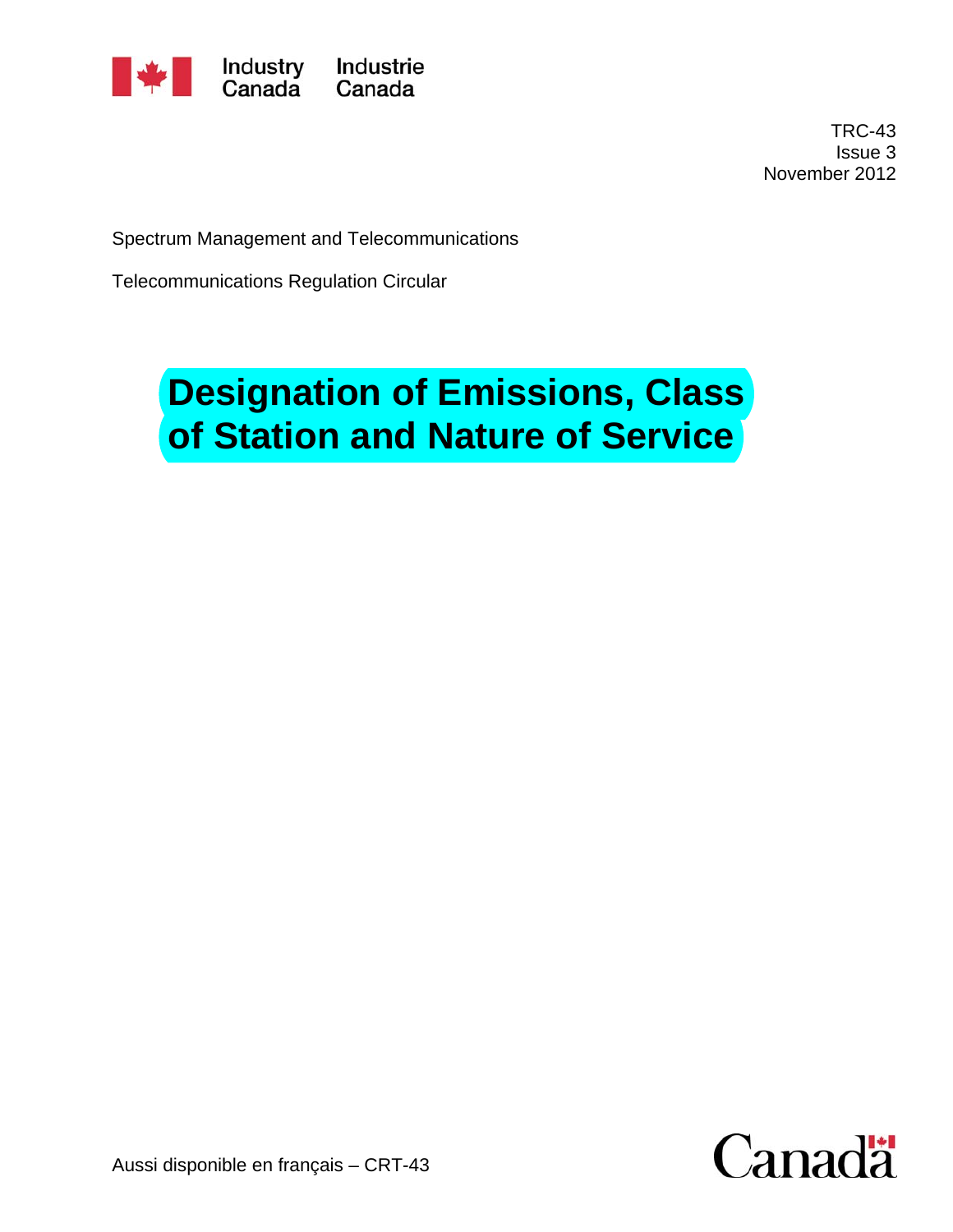#### **Preface**

Telecommunications Regulation Circulars (TRC) are issued as required to provide information to those engaged in telecommunications in Canada. In keeping with new developments, the content of these circulars is subject to change at any time.

It is therefore suggested that interested persons consult the nearest district office of Industry Canada for additional details. While every reasonable effort has been made to ensure accuracy, no warranty is expressed or implied. As well, these circulars have no status in law.

Comments and suggestions may be directed to the following address:

Director General Engineering, Planning and Standards Branch Industry Canada 300 Slater Street, 19<sup>th</sup> Floor Ottawa, Ontario K1A 0C8

Email: [res.nmr@ic.gc.ca](mailto:res.nmr@ic.gc.ca)

All Spectrum Management and Telecommunications publications are available on the following website: <http://ic.gc.ca/spectrum>.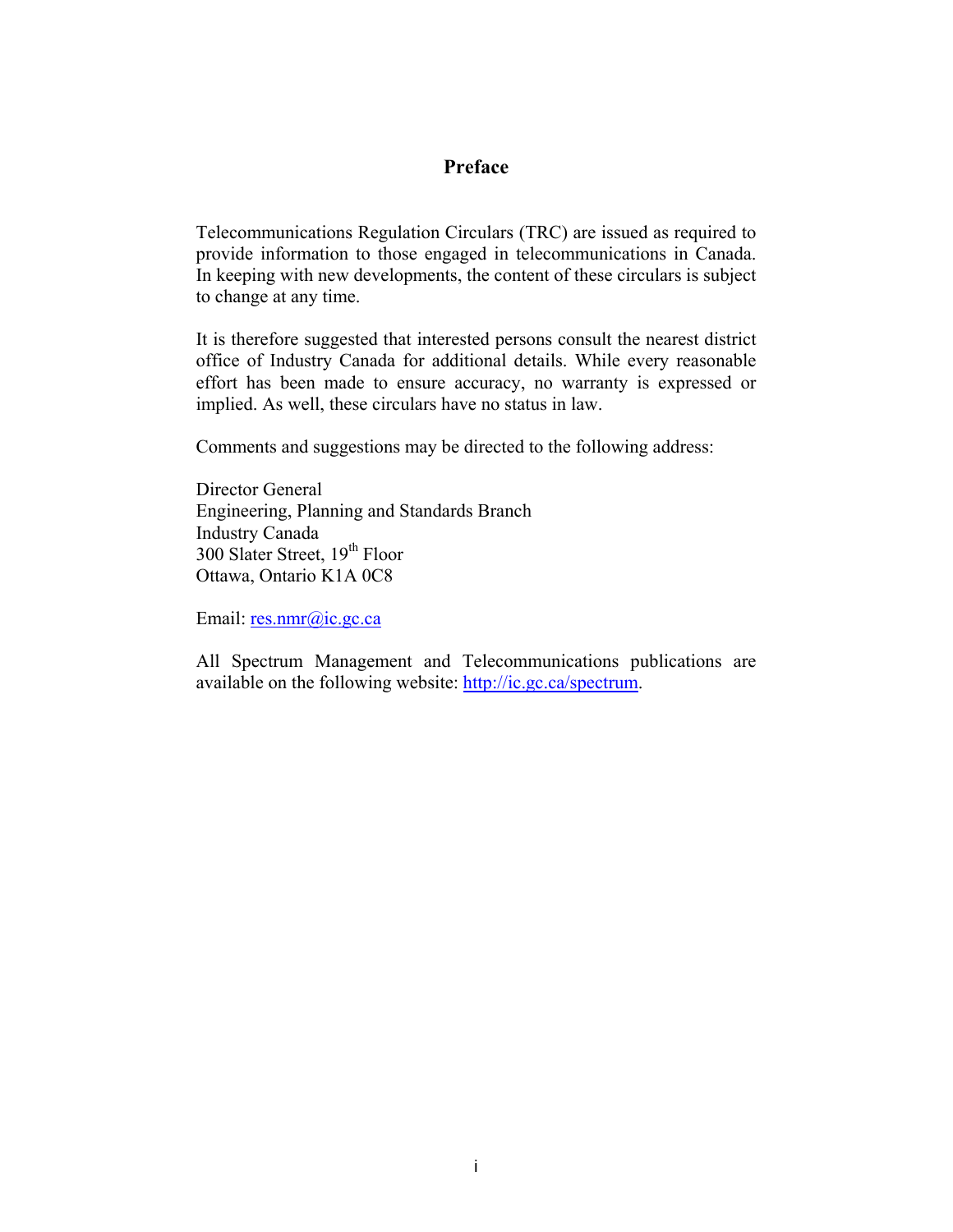#### **Contents**

| 1. |            |  |  |  |
|----|------------|--|--|--|
| 2. |            |  |  |  |
| 3. |            |  |  |  |
| 4. |            |  |  |  |
|    | 4.1<br>4.2 |  |  |  |
| 5. |            |  |  |  |
| 6. |            |  |  |  |
| 7. |            |  |  |  |
|    | 7.1        |  |  |  |
|    | 7.2        |  |  |  |
|    | 7.3        |  |  |  |
|    | 7.4        |  |  |  |
|    | 7.5        |  |  |  |
| 8. |            |  |  |  |
| 9. |            |  |  |  |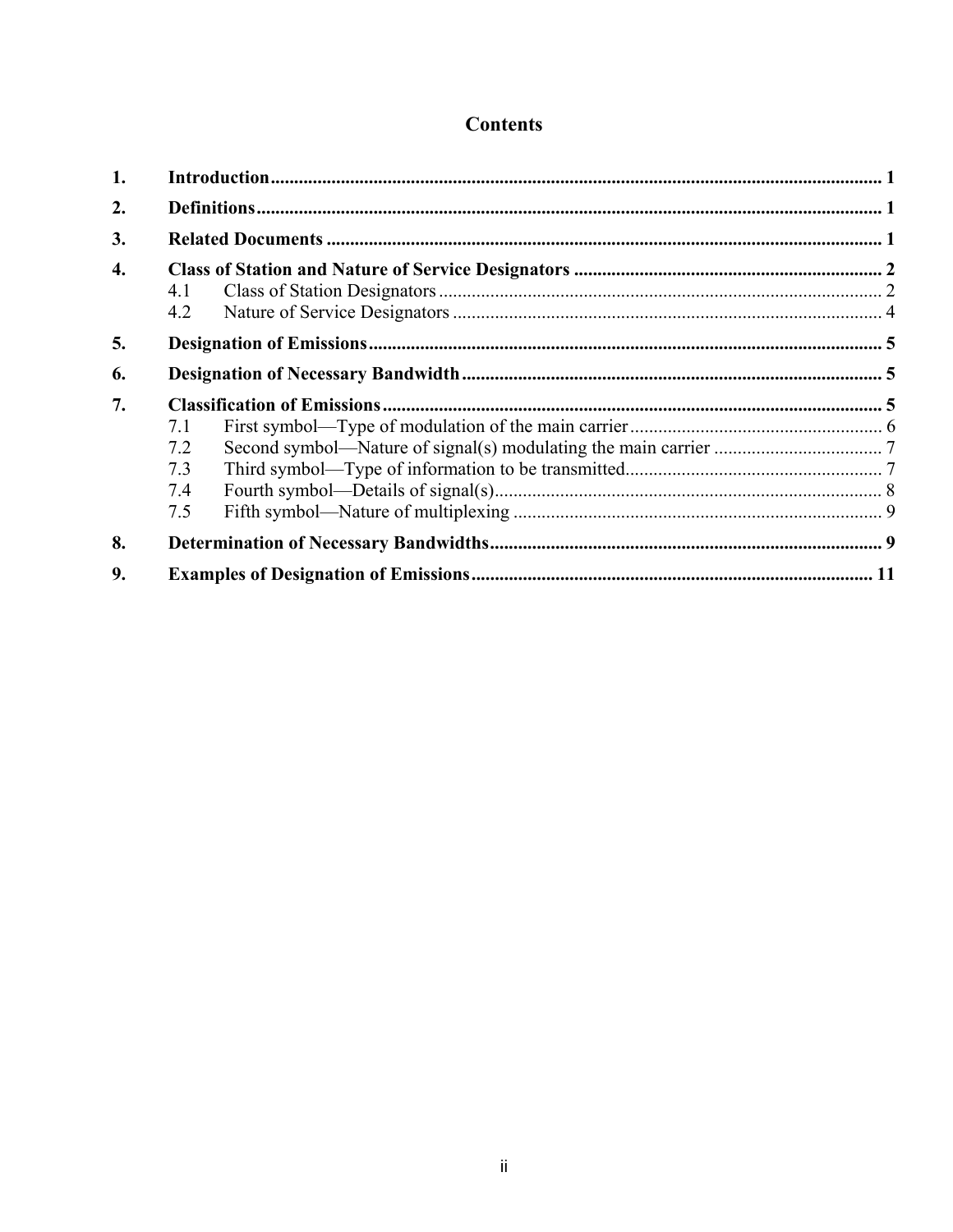### <span id="page-3-0"></span>**1. Introduction**

The purpose of this document is to outline designation of emissions, class of station and nature of service information used by Industry Canada for radio equipment certification purposes and for the issuance of licences to permit the operation of radio stations in Canada. Radio stations and their emissions are classified into various categories as detailed in this document. When applying for a licence to operate a radio station in accordance with the procedures established by Industry Canada, an applicant shall, to the extent possible, use the methods and symbols contained in this document.

## <span id="page-3-1"></span>**2. Definitions**

The following definitions of operational terminology may assist in the designation of radio emissions.

*Necessary bandwidth:* The width of the frequency band which is just sufficient to ensure the transmission of information at the rate and with the quality required under specified conditions for a given class of emission.

**Telegraphy:** A form of telecommunication in which the transmitted information is intended to be recorded on arrival as a graphic document;<sup>[1](#page-3-3)</sup> the transmitted information may sometimes be presented in an alternative form or may be stored for subsequent use.

*Telecommand***:** The use of telecommunication for the transmission of signals to initiate, modify or terminate functions of equipment at a distance.

*Telemetry*: The use of telecommunication for automatically indicating or recording measurements at a distance from the measuring instrument.

*Telephony*: A form of telecommunication primarily intended for the exchange of information in the form of speech.

# <span id="page-3-2"></span>**3. Related Documents**

The following International Telecommunication Union (ITU) spectrum management document should be consulted:

Recommendation ITU-R SM.1138*: Determination of necessary bandwidths including examples for their calculation and associated examples for the designation of emission.* 

<span id="page-3-4"></span><span id="page-3-3"></span> $\overline{a}$ 1 A graphic document records information in a permanent form and is capable of being filed and consulted; it may take the form of written or printed matter or the form of a fixed image.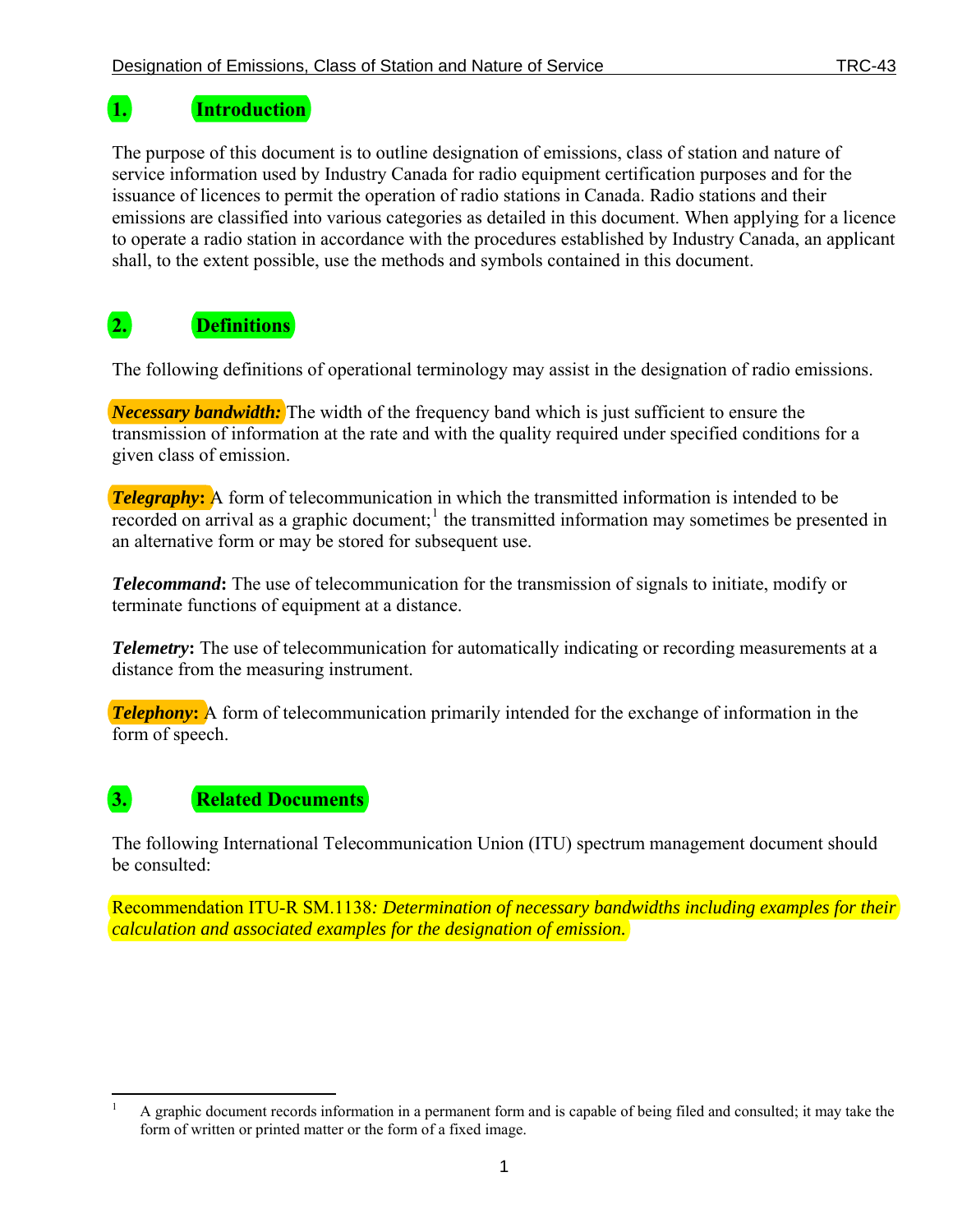#### <span id="page-4-1"></span><span id="page-4-0"></span>**4. Class of Station and Nature of Service Designators 4.1 Class of Station Designators**  AL Aeronautical radionavigation land station AM Aeronautical radionavigation mobile station **AT** Amateur station BC Broadcasting station, sound BT Broadcasting station, television E1 Space research (active sensor) space station E2 Space research (passive sensor) space station E3 Space station in the Earth exploration-satellite service (active) E4 Space station in the Earth exploration-satellite (passive) EA Space station in the amateur-satellite service EB Space station in the broadcasting-satellite service (sound broadcasting) EC Space station in the fixed-satellite service ED Space telecommand space station EE Space station in the standard frequency-satellite service EF Space station in the radiodetermination-satellite service EG Space station in the maritime mobile-satellite service EH Space research space station EI Space station in the mobile-satellite service EJ Space station in the aeronautical mobile-satellite service EK Space tracking space station EM Space station in the meteorological-satellite service EN Space station in the radionavigation-satellite service EO Space station in the aeronautical radionavigation-satellite service EQ Space station in the maritime radionavigation-satellite service ER Space telemetering space station ES Station in the inter-satellite service ET Space station in the space operation service EU Space station in the land mobile-satellite service EV Space station in the broadcasting-satellite service (television) EW Space station in the earth exploration-satellite service EY Space station in the time signal-satellite service FA Aeronautical station FB Base station FC Coast station FD Aeronautical station in the aeronautical mobile (R) service FG Aeronautical station in the aeronautical mobile (OR) service FL Land station FP Port station FX Fixed station

LR Radiolocation land station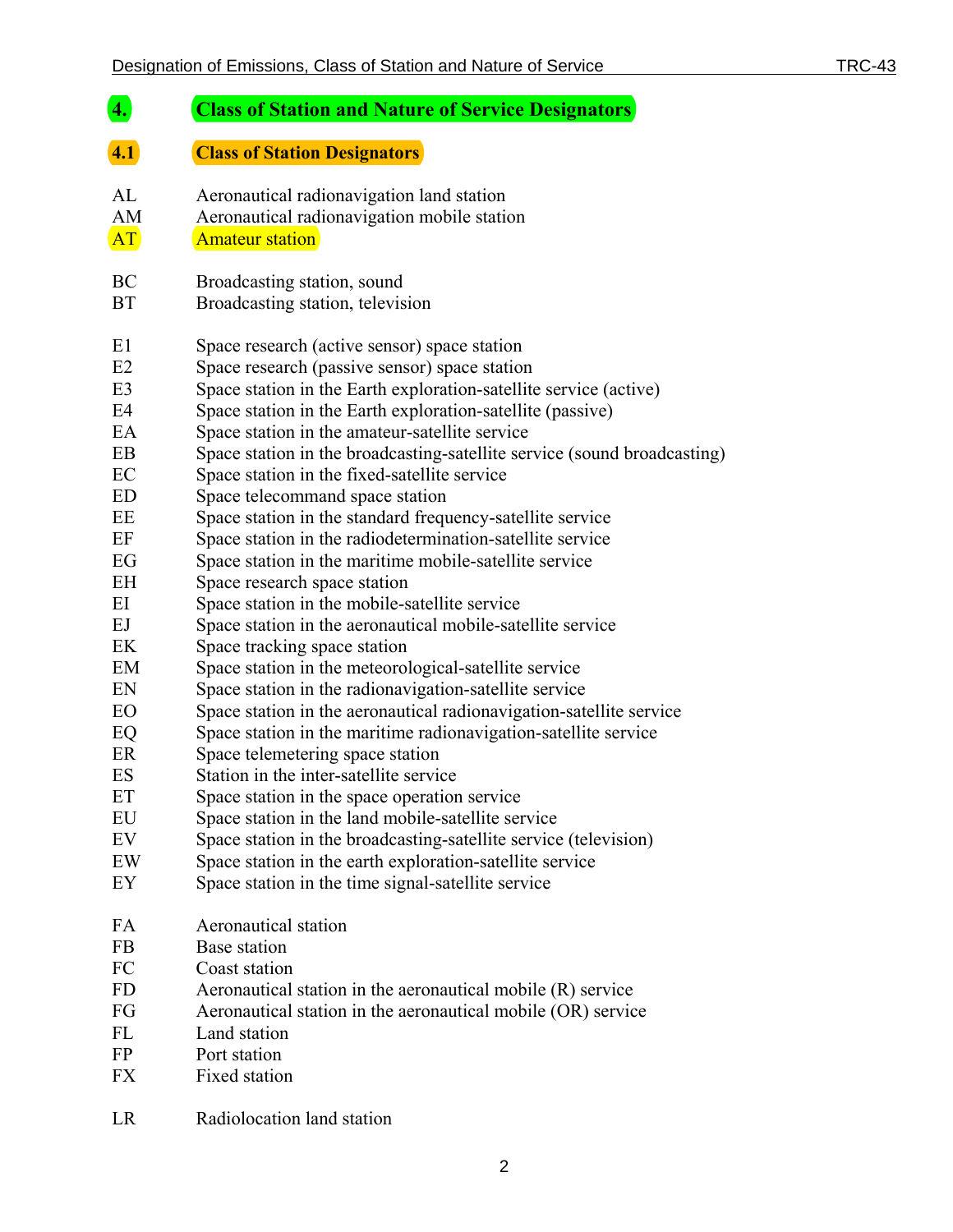| <b>MA</b>       | Aircraft station                                                                                                                                   |
|-----------------|----------------------------------------------------------------------------------------------------------------------------------------------------|
| ML              | Land mobile station                                                                                                                                |
| M <sub>O</sub>  | Mobile station                                                                                                                                     |
| <b>MR</b>       | Radiolocation mobile station                                                                                                                       |
| <b>MS</b>       | Ship station                                                                                                                                       |
| NL              | Maritime radionavigation land station                                                                                                              |
| <b>NR</b>       | Radionavigation mobile station                                                                                                                     |
|                 |                                                                                                                                                    |
| <b>OD</b>       | Oceanographic data station                                                                                                                         |
| <b>OE</b>       | Oceanographic data interrogating station                                                                                                           |
| PL              | Combination of two or more classes of station (limited to collective entries made under the<br>terms of the ITU's Radio Regulations, Article 20.5) |
| RA              | Radio astronomy station                                                                                                                            |
| <b>RM</b>       | Maritime radionavigation mobile station                                                                                                            |
| <b>RN</b>       | Radionavigation land station                                                                                                                       |
|                 |                                                                                                                                                    |
| <b>SA</b>       | Meteorological aids mobile station                                                                                                                 |
| <b>SM</b>       | Meteorological aids base station                                                                                                                   |
| <b>SS</b>       | Standard frequency and time signal station                                                                                                         |
| <b>TA</b>       | Earth station in the amateur-satellite service                                                                                                     |
| TB              | Aeronautical earth station                                                                                                                         |
| <b>TC</b>       | Earth station in the fixed-satellite service                                                                                                       |
| TD              | Space telecommand earth station                                                                                                                    |
| TE              | Satellite EPIRB in the mobile-satellite service                                                                                                    |
| TF              | Fixed earth station in the radiodetermination-satellite service                                                                                    |
| TG              | Ship earth station                                                                                                                                 |
| TH              | Earth station in the space research service                                                                                                        |
| TI              | Coast earth station                                                                                                                                |
| TJ              | Aircraft earth station                                                                                                                             |
| TK              | Space tracking earth station                                                                                                                       |
| TL              | Mobile earth station in the radiodetermination-satellite service                                                                                   |
| <b>TM</b>       | Earth station in the meteorological-satellite service                                                                                              |
| <b>TN</b>       | Fixed earth station in the radionavigation-satellite service                                                                                       |
| <b>TO</b>       | Mobile earth station in the aeronautical radionavigation-satellite service                                                                         |
| <b>TQ</b>       | Mobile earth station in the maritime radionavigation-satellite service                                                                             |
| <b>TR</b>       | Space telemetering earth station                                                                                                                   |
| <b>TT</b>       | Earth station in the space operation service                                                                                                       |
| TU              | Land mobile earth station                                                                                                                          |
| TW              | Earth station in the earth exploration-satellite service                                                                                           |
| <b>TX</b>       | Fixed earth station in the maritime radionavigation-satellite service                                                                              |
| <b>TY</b><br>TZ | Base earth station                                                                                                                                 |
|                 | Fixed earth station in the aeronautical radionavigation-satellite service                                                                          |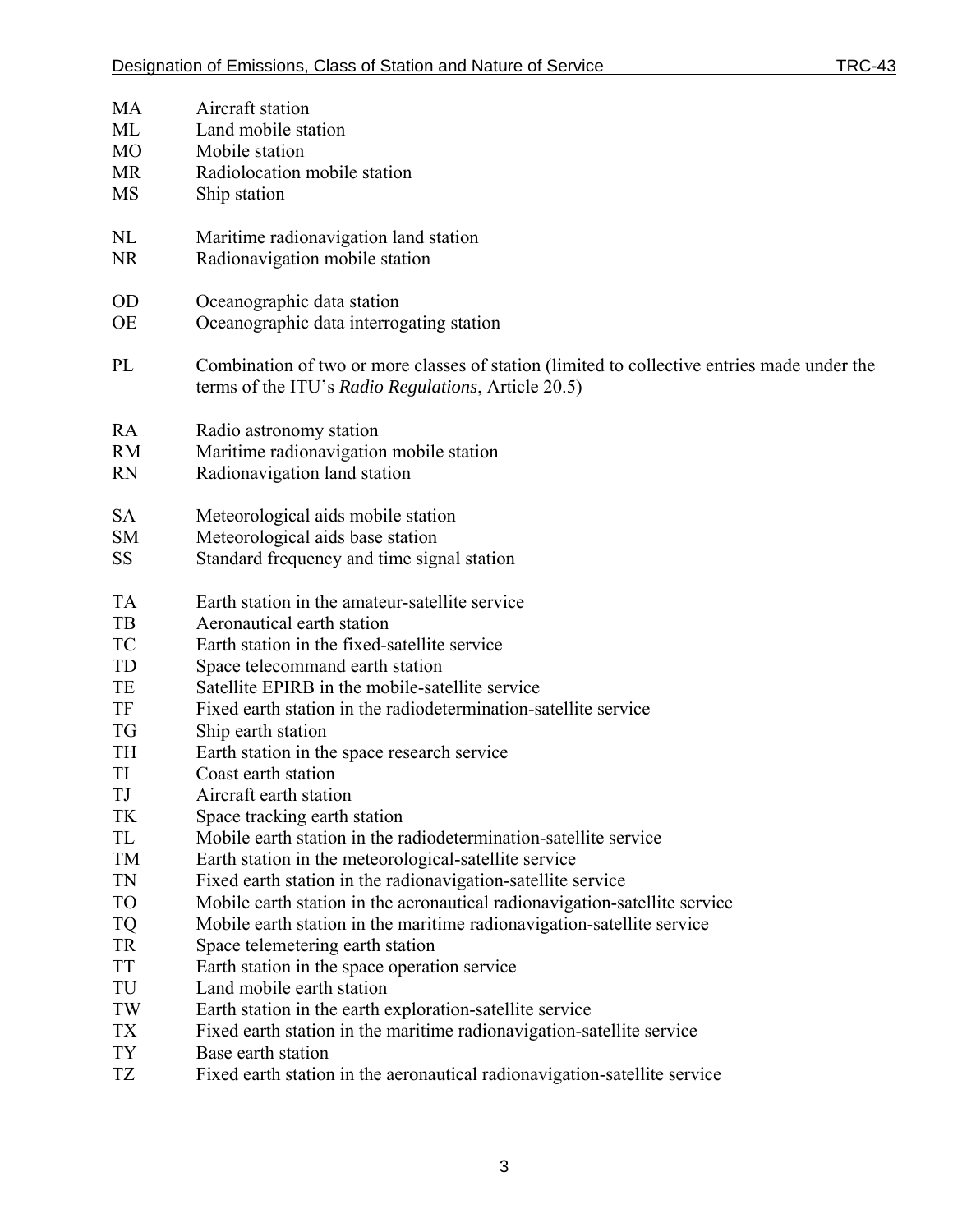- UA Mobile earth station
- UB Earth station in the broadcasting-satellite service (sound broadcasting)
- UD Space telecommand mobile earth station
- UE Earth station in the standard frequency-satellite service
- UH Mobile earth station in the space research service
- UK Space tracking mobile earth station
- UM Mobile earth station in the meteorological-satellite service
- UN Mobile earth station in the radionavigation-satellite service
- UR Space telemetering mobile earth station
- UT Mobile earth station in the space operation service
- UV Earth station in the broadcasting-satellite service (television)
- UW Mobile earth station in the earth-exploration-satellite service
- UY Earth station in the time signal-satellite service
- VA Land earth station

#### <span id="page-6-0"></span>**4.2 Nature of Service Designators**

- $AS^2$  $AS^2$ Stations using adaptive system
- AX Fixed station used for provision of services related to aircraft flight safety
- CO Station open to official correspondence exclusively
- $CP<sup>3</sup>$  $CP<sup>3</sup>$  $CP<sup>3</sup>$ Station open to public correspondence
- CR Station open to limited correspondence
- CV Station open exclusively to correspondence of a private agency
- FS Land station established solely for the safety of life
- $HP<sup>4</sup>$  $HP<sup>4</sup>$  $HP<sup>4</sup>$ Fixed station using high altitude platform
- MX Fixed station used for transmission of meteorological information
- OT Station open exclusively to operational traffic of the service concerned
- PX Fixed station used for press transmission
- RC Non-directional radiobeacon
- RD Directional radiobeacon
- RG Radio direction-finding station
- RT Revolving radiobeacon

 $\frac{1}{2}$  Adaptive System: A radiocommunication system which varies its radio characteristics according to channel quality. (ref. the ITU's *Radio Regulations* No. **1.109A**)

<span id="page-6-1"></span><sup>3</sup> Public correspondence: Any telecommunication which the offices and stations must, by reason of their being at the disposal of the public, accept for transmission (CS). (ref. the ITU's *Radio Regulations* No. **1.116**)

<span id="page-6-2"></span><sup>4</sup> High altitude platform station: A station located on an object at an altitude of 20-50 km and at a specified, nominal, fixed point relative to the Earth. (ref. the ITU's *Radio Regulations* No. **1.66A**)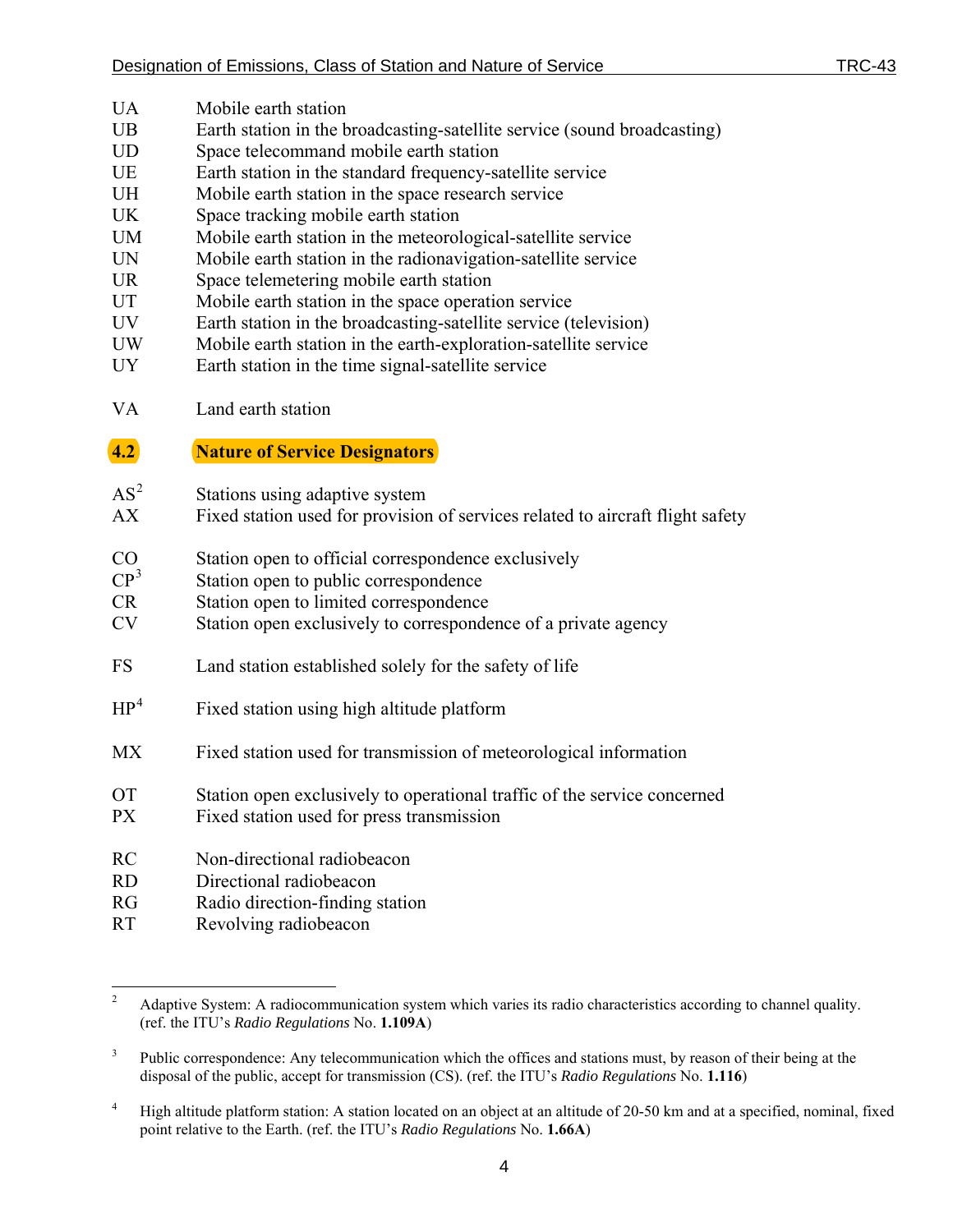$ST^5$  $ST^5$ Fixed station using tropospheric scatter

#### <span id="page-7-0"></span>**5. Designation of Emissions**

Emissions are designated according to their necessary bandwidth and their classification.

The first four characters of the designation of an emission describe the necessary bandwidth. These four characters are followed by three to five additional characters which describe the classification.

Examples of emissions designators are provided in Section 9.

#### <span id="page-7-1"></span>**6. Designation of Necessary Bandwidth**

The necessary bandwidth, as determined in accordance with the formulas and examples given in this TRC, are expressed by three numerals and one letter. The letter occupies the position of the decimal point and represents the unit of bandwidth. The first character shall not be zero or K, M, or G.

Necessary bandwidths shall be designated as shown below:

between 0.001 and 999 Hz shall be expressed in Hz (letter H); between 1.00 and 999 kHz shall be expressed in kHz (letter K); between 1.00 and 999 MHz shall be expressed in MHz (letter M); and between 1.00 and 999 GHz shall be expressed in GHz (letter G).

Examples of designated necessary bandwidths would be:

| $0.002$ Hz = H002               | $6 \text{ kHz} = 6 \text{K} 00$ | $1.25 \text{ MHz} = 1 \text{ M} 25$ |
|---------------------------------|---------------------------------|-------------------------------------|
| $0.1 \text{ Hz} = H100$         | $12.5$ kHz = $12K5$             | $2 \text{ MHz} = 2 \text{M}00$      |
| $25.3$ Hz = $25$ H3             | $180.4$ kHz = $180K$            | $10 \text{ MHz} = 10 \text{M}0$     |
| $400 \text{ Hz} = 400 \text{H}$ | $180.5$ kHz = $181K$            | $202 \text{ MHz} = 202 \text{M}$    |
| $2.4$ kHz = 2K40                | $180.7$ kHz = $181$ K           | 5.65 GHz = $5G65$                   |

### <span id="page-7-2"></span>**7. Classification of Emissions**

A minimum of three symbols are used to describe the basic characteristics of radio waves:

- 1. The first symbol—Type of modulation of the main carrier
- 2. The second symbol—Nature of the signal(s) modulating the main carrier
- 3. The third symbol—Type of information being transmitted

<span id="page-7-3"></span> $\frac{1}{5}$  Tropospheric scatter: The propagation of radio waves by scattering as a result of irregularities or discontinuities in the physical properties of the troposphere. (ref. the ITU's *Radio Regulations* No. **1.164**)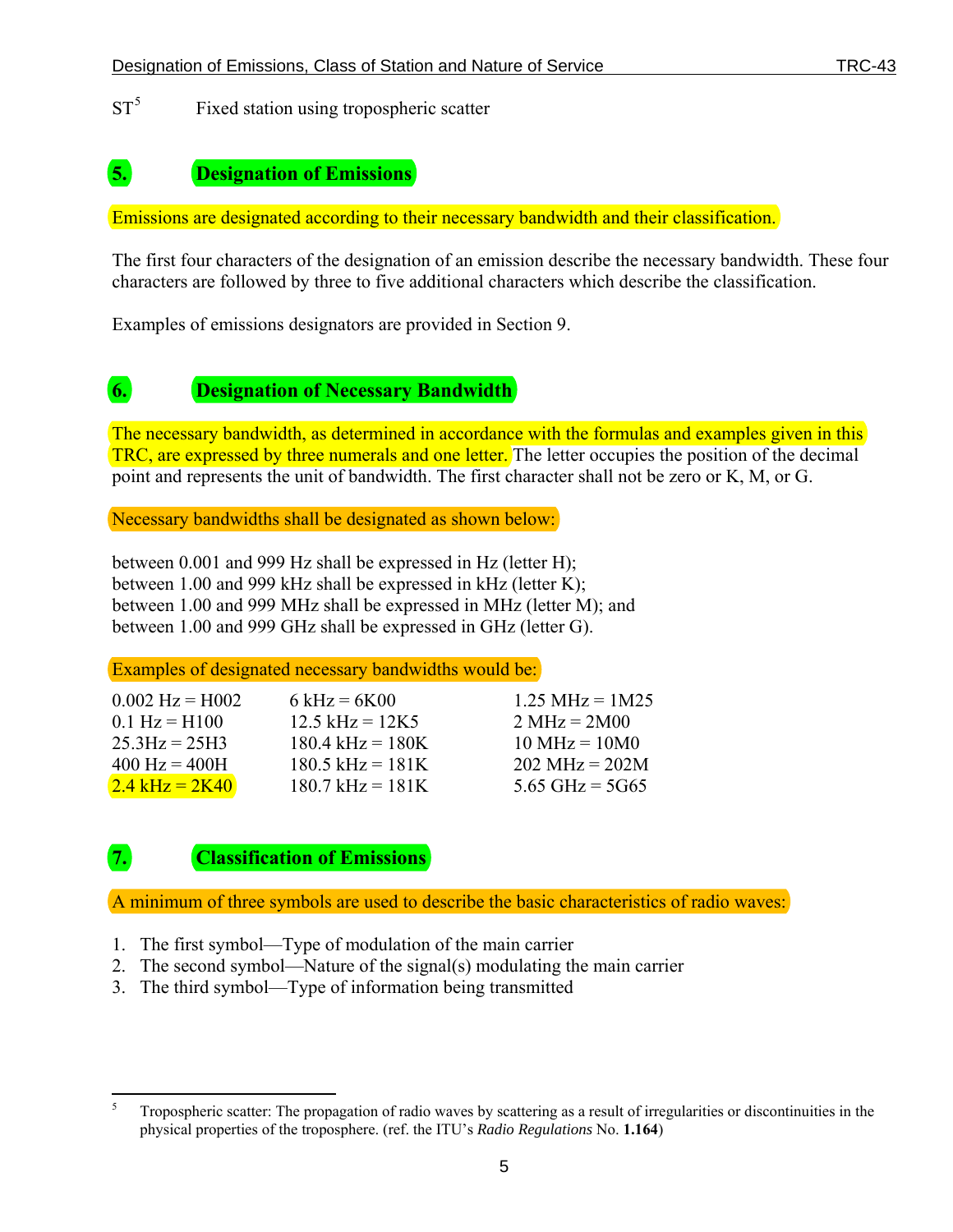In addition, a fourth and/or fifth symbol may be used to indicate the following:

- 4. The fourth symbol—Details about the signal(s).
- 5. The fifth symbol—Nature of multiplexing

**Note:** If the fourth and/or fifth symbols are not used, their absence should be indicated by a dash (-) where each symbol would otherwise appear.

<span id="page-8-0"></span>

| 7.1       | <b>First symbol—Type of modulation of the main carrier</b>                                                                                  |               |  |  |
|-----------|---------------------------------------------------------------------------------------------------------------------------------------------|---------------|--|--|
| 7.1.1     | Emission of an unmodulated carrier                                                                                                          |               |  |  |
| 7.1.2     | Emission in which the main carrier is amplitude-modulated<br>(including cases where sub-carriers are angle-modulated)                       |               |  |  |
| 7.1.2.1   | Double-sideband                                                                                                                             | $\mathbf{A}$  |  |  |
| 7.1.2.2   | Single-sideband, full carrier                                                                                                               | H             |  |  |
| 7.1.2.3   | Single-sideband, reduced or variable level carrier                                                                                          | $\mathbf{R}$  |  |  |
| 7.1.2.4   | Single-sideband, suppressed carrier                                                                                                         | $\mathbf{J}$  |  |  |
| 7.1.2.5   | Independent sidebands                                                                                                                       | $\bf{B}$      |  |  |
| 7.1.2.6   | Vestigial sideband                                                                                                                          | $\mathcal{C}$ |  |  |
| 7.1.3     | Emission in which the main carrier is angle-modulated                                                                                       |               |  |  |
| 7.1.3.1   | Frequency modulation                                                                                                                        | $\mathbf{F}$  |  |  |
| 7.1.3.2   | Phase modulation                                                                                                                            | G             |  |  |
| 7.1.4     | Emission in which the main carrier is amplitude-modulated and<br>angle-modulated, either simultaneously or in a pre-established<br>sequence | D             |  |  |
| 7.1.5     | Emission of pulses <sup>6</sup>                                                                                                             |               |  |  |
| 7.1.5.1   | Sequence of unmodulated pulses                                                                                                              | $\mathbf{P}$  |  |  |
| 7.1.5.2   | A sequence of pulses                                                                                                                        |               |  |  |
| 7.1.5.2.1 | Modulated in amplitude                                                                                                                      | K             |  |  |

<span id="page-8-1"></span> $\frac{1}{6}$  Emissions where the main carrier is directly modulated by a signal that has been coded into quantized form (e.g. pulse code modulation) should be designated in 7.1.2 or 7.1.3.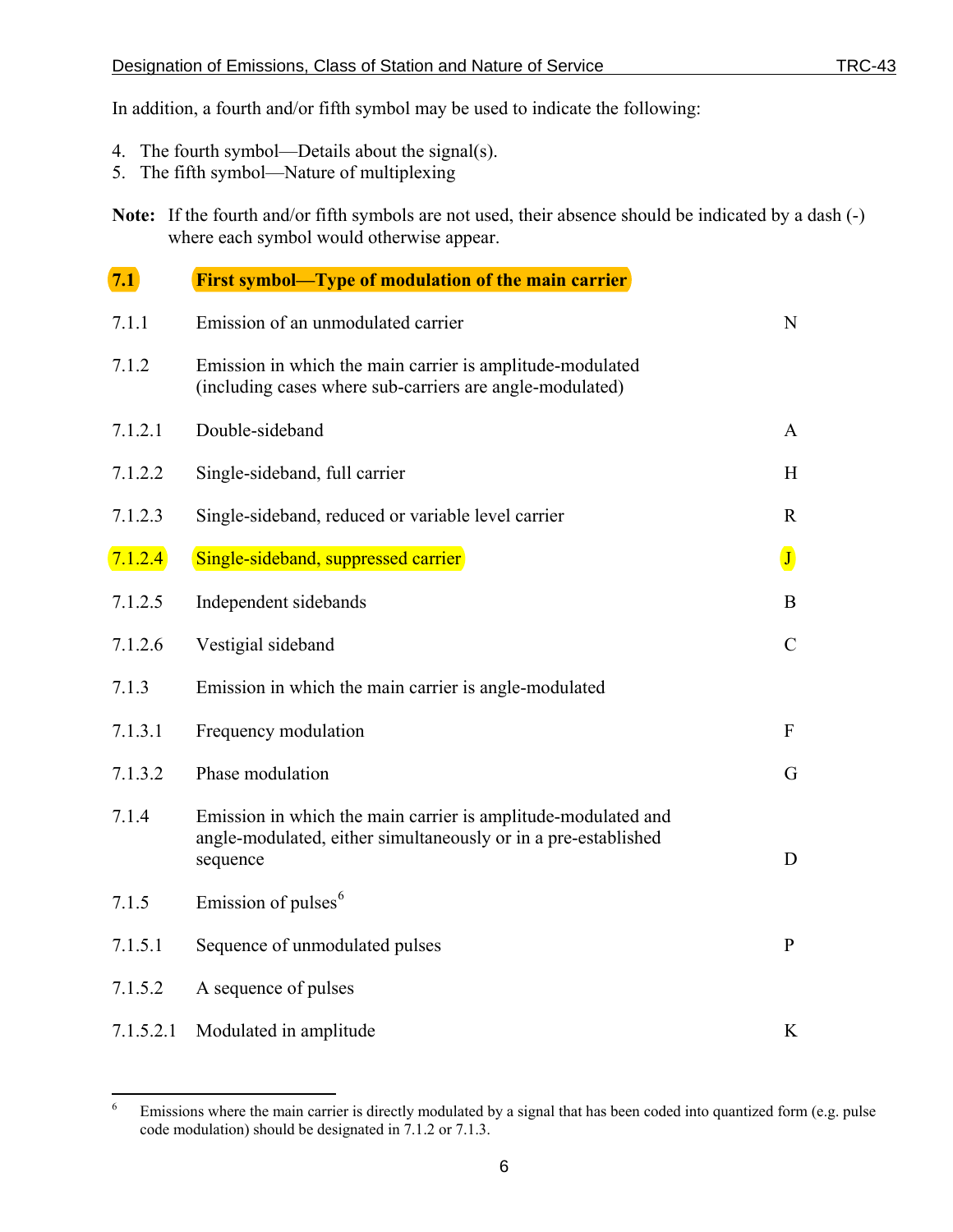<span id="page-9-0"></span>

|           | Designation of Emissions, Class of Station and Nature of Service                                                                                                                                                                               | <b>TRC-43</b>    |
|-----------|------------------------------------------------------------------------------------------------------------------------------------------------------------------------------------------------------------------------------------------------|------------------|
| 7.1.5.2.2 | Modulated in width/duration                                                                                                                                                                                                                    | L                |
| 7.1.5.2.3 | Modulated in position/phase                                                                                                                                                                                                                    | M                |
| 7.1.5.2.4 | In which the carrier is angle-modulated during the period of the pulse                                                                                                                                                                         | Q                |
| 7.1.5.2.5 | Which is a combination of the foregoing or is produced by other means                                                                                                                                                                          | $\mathbf V$      |
| 7.1.6     | Cases (not covered above) in which an emission consists of the main<br>carrier modulated, either simultaneously or in a pre-established sequence,<br>in a combination of two or more of the following modes: amplitude,<br>angle, and/or pulse | W                |
| 7.1.7     | Cases not otherwise covered                                                                                                                                                                                                                    | X                |
| 7.2       | <b>Second symbol—Nature of signal(s) modulating the main carrier</b>                                                                                                                                                                           |                  |
| 7.2.1     | No modulating signal                                                                                                                                                                                                                           | $\boldsymbol{0}$ |
| 7.2.2     | A single channel containing quantized or digital information without<br>the use of a modulating sub-carrier <sup>7</sup>                                                                                                                       | $\mathbf{1}$     |
| 7.2.3     | A single channel containing quantized or digital information with the<br>use of a modulating sub-carrier <sup>8</sup>                                                                                                                          | $\overline{2}$   |
| 7.2.4     | A single channel containing analog information                                                                                                                                                                                                 | $\overline{3}$   |
| 7.2.5     | Two or more channels containing quantized or digital information                                                                                                                                                                               | $\tau$           |
| 7.2.6     | Two or more channels containing analog information                                                                                                                                                                                             | 8                |
| 7.2.7     | Composite system with one or more channels containing quantized<br>or digital information, together with one or more channels containing<br>analog information                                                                                 | 9                |
| 7.2.8     | Cases not otherwise covered                                                                                                                                                                                                                    | X                |
| 7.3       | Third symbol—Type of information to be transmitted <sup>9</sup>                                                                                                                                                                                |                  |
| 7.3.1     | No information transmitted                                                                                                                                                                                                                     | N                |

<span id="page-9-4"></span><span id="page-9-1"></span><sup>-&</sup>lt;br>7 Emissions where the main carrier is directly modulated by a signal that has been coded into quantized form (e.g. pulse code modulation) should be designated in 7.1.2 or 7.1.3.

<span id="page-9-2"></span><sup>8</sup> This excludes time-division multiplex.

<span id="page-9-3"></span><sup>9</sup> In this context, the word "information" does not include information of a constant, unvarying nature, such as the information provided by standard frequency emissions, continuous wave and pulse radars, etc.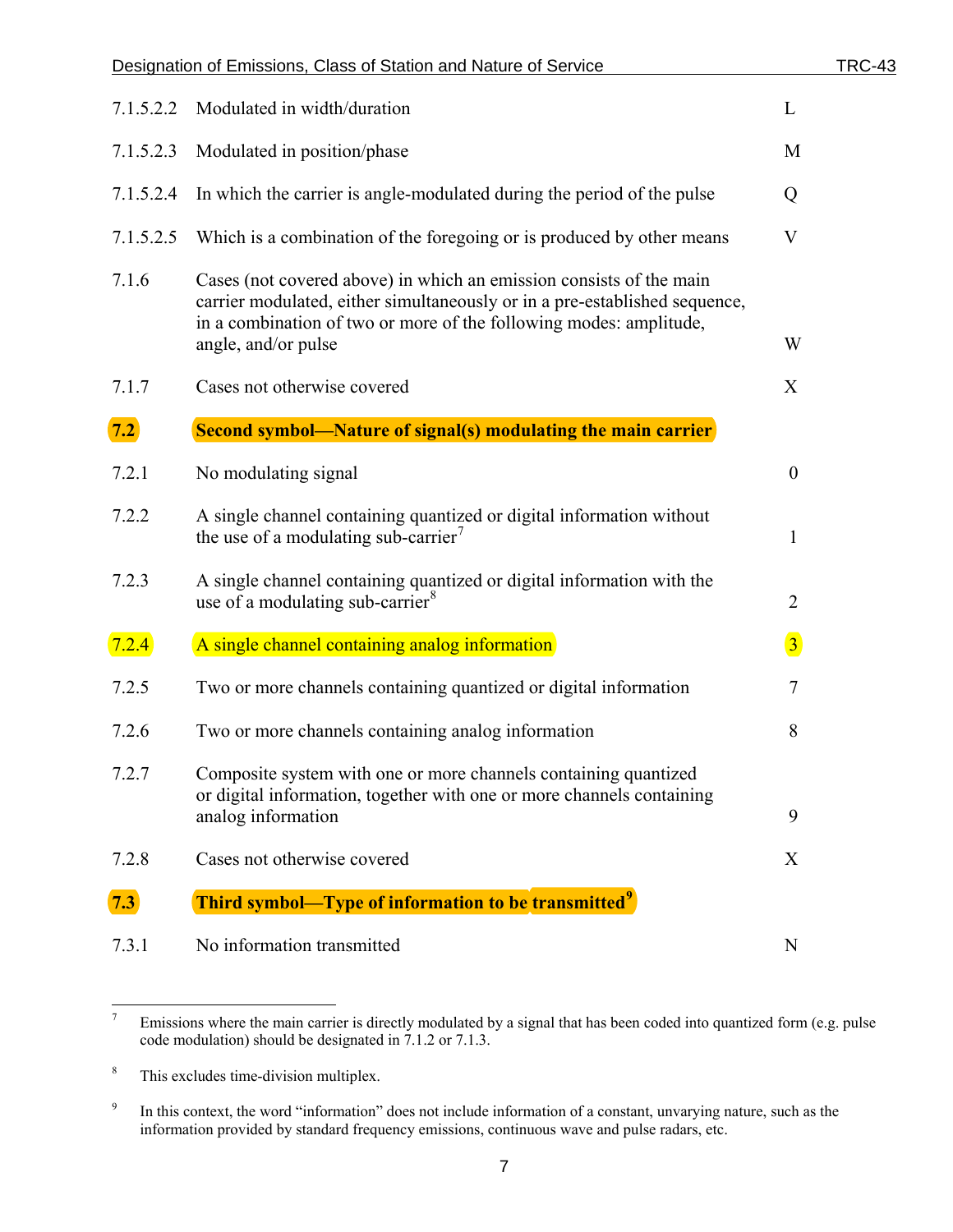<span id="page-10-0"></span>

|        | Designation of Emissions, Class of Station and Nature of Service                                                    | <b>TRC-43</b>        |
|--------|---------------------------------------------------------------------------------------------------------------------|----------------------|
| 7.3.2  | Telegraphy—for aural reception                                                                                      | $\mathbf{A}$         |
| 7.3.3  | Telegraphy—for automatic reception                                                                                  | B                    |
| 7.3.4  | Facsimile                                                                                                           | $\mathcal{C}$        |
| 7.3.5  | Data transmission, telemetry, telecommand                                                                           | D                    |
| 7.3.6  | <b>Telephony (including sound broadcasting)</b>                                                                     | $\vert$ E            |
| 7.3.7  | Television (video)                                                                                                  | $\mathbf{F}$         |
| 7.3.8  | Combination of the above                                                                                            | W                    |
| 7.3.9  | Cases not otherwise covered                                                                                         | X                    |
| 7.4    | <b>Fourth symbol—Details of signal(s)</b>                                                                           |                      |
| 7.4.1  | Two-condition code with elements of differing numbers and/or durations                                              | $\mathbf{A}$         |
| 7.4.2  | Two-condition code with elements of the same number and duration<br>without error correction                        | $\bf{B}$             |
| 7.4.3  | Two-condition code with elements of the same number and duration<br>with error correction                           | $\mathcal{C}$        |
| 7.4.4  | Four-condition code in which each condition represents a signal element<br>(of one or more bits)                    | D                    |
| 7.4.5  | Multi-condition code in which each condition represents a signal element<br>(of one or more bits)                   | Ε                    |
| 7.4.6  | Multi-condition code in which each condition or combination of conditions<br>represents a character                 | $\boldsymbol{F}$     |
| 7.4.7  | Sound of broadcasting quality (monophonic)                                                                          | G                    |
| 7.4.8  | Sound of broadcasting quality (stereophonic or quadraphonic)                                                        | H                    |
| 7.4.9  | Sound of commercial quality (excluding categories given in<br>subparagraphs $7.4.10$ and $7.4.11$ )                 | $\boxed{\mathbf{J}}$ |
| 7.4.10 | Sound of commercial quality with the use of frequency inversion<br>or band splitting                                | K                    |
| 7.4.11 | Sound of commercial quality with separate frequency-modulated<br>signals to control the level of demodulated signal | L                    |
| 7.4.12 | Monochrome                                                                                                          | M                    |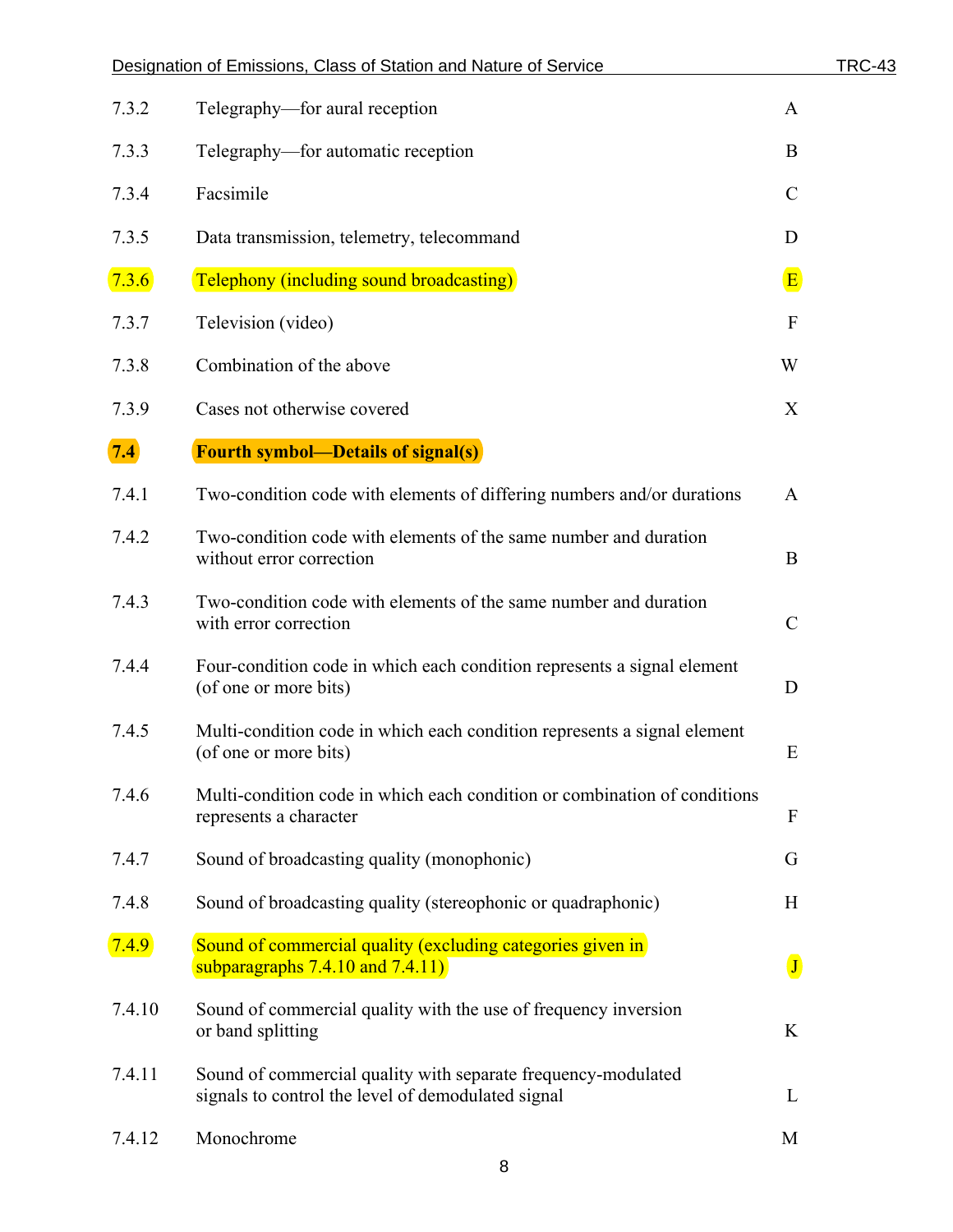<span id="page-11-0"></span>

|        | Designation of Emissions, Class of Station and Nature of Service        | TRC-43        |
|--------|-------------------------------------------------------------------------|---------------|
| 7.4.13 | Colour                                                                  | N             |
| 7.4.14 | Combination of the above                                                | W             |
| 7.4.15 | Cases not otherwise covered                                             | X             |
| 7.5    | <b>Fifth symbol—Nature of multiplexing</b>                              |               |
| 7.5.1  | None                                                                    | $\mathbf N$   |
| 7.5.2  | Code-division multiplex $10$                                            | $\mathcal{C}$ |
| 7.5.3  | Frequency-division multiplex                                            | ${\bf F}$     |
| 7.5.4  | Time-division multiplex                                                 | T             |
| 7.5.5  | Combination of frequency-division multiplex and time-division multiplex | W             |
| 7.5.6  | Other types of multiplexing                                             | X             |

#### <span id="page-11-1"></span>**8. Determination of Necessary Bandwidths**

For the full designation of an emission, the necessary bandwidth—indicated in four characters—must appear before the classification symbols. When used, the necessary bandwidth must be determined by one of the following methods:

- (a) use of the formulas and examples of necessary bandwidths, as well as designation of corresponding emissions provided in Section 9, based on the latest version of Recommendation ITU-R SM.1138;
- (b) computation in accordance with methods detailed in an applicant's submission, provided that these methods are accepted by the Department;
- (c) use of the measured occupied bandwidth,<sup>[11](#page-11-2)</sup> in cases not covered by (a) or (b) above.

In the formulation of the table, the following terms have been used:

 $B_n$  = necessary bandwidth (Hz)

 $B =$  modulation rate in bauds (Bd)

 $10\,$ Includes bandwidth expansion techniques.

<span id="page-11-3"></span><span id="page-11-2"></span><sup>&</sup>lt;sup>11</sup> Defined as the width of a frequency band, such that below the lower and above the upper frequency limits, the mean powers emitted are each equal to 0.5% of the emitted power. This is also known as the 99% emission bandwidth. For transmitters in which there are multiple carriers, contiguous or non-contiguous in frequency, the occupied bandwidth is to be the sum of the occupied bandwidths of the individual carriers.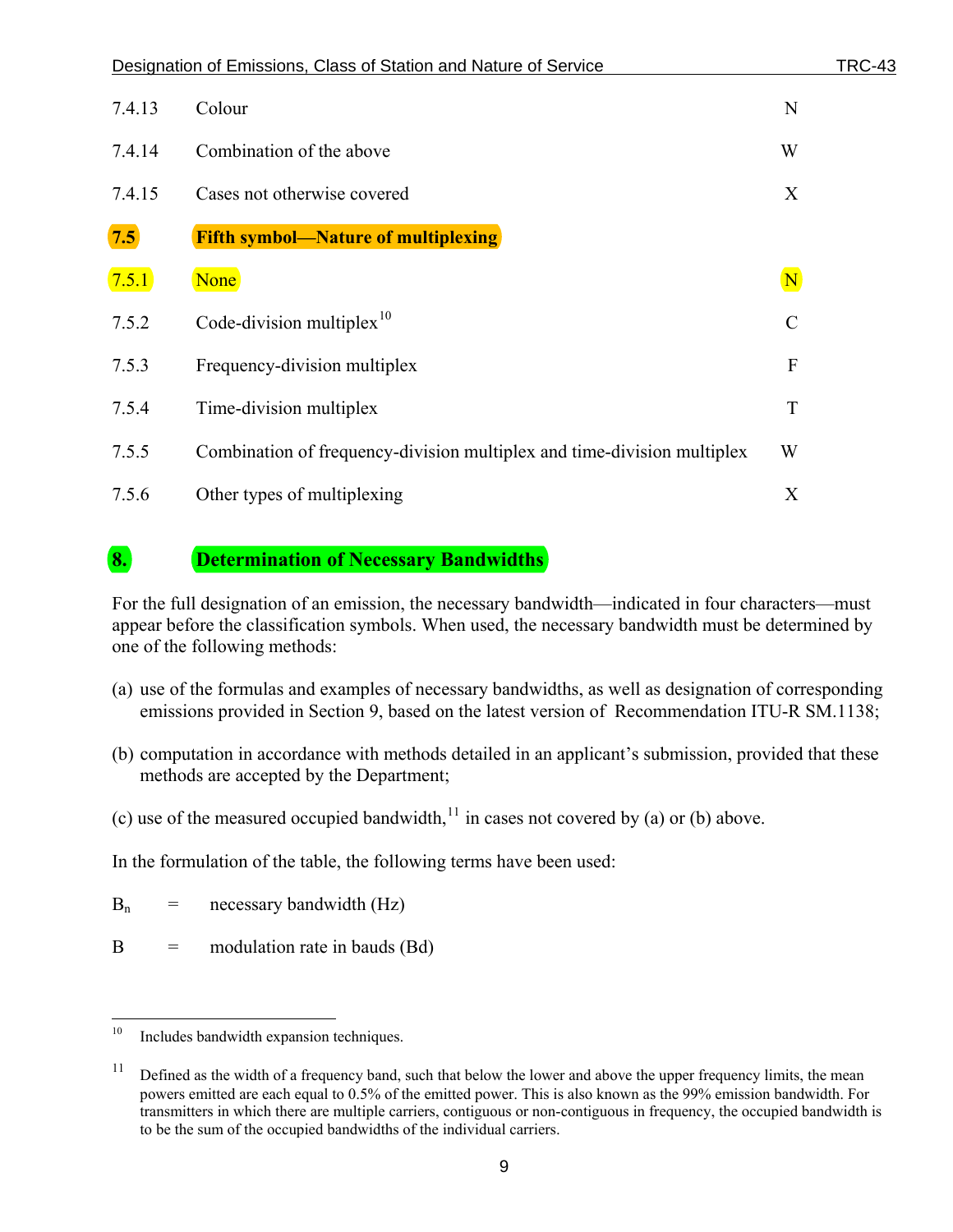- N = maximum possible number of black plus white elements to be transmitted per second, in facsimile
- $M =$  maximum modulation frequency (Hz)
- $C =$  sub-carrier frequency (Hz)
- D = peak deviation, i.e. half of the difference between the maximum and minimum values of the instantaneous frequency. The instantaneous frequency (Hz) is the time rate of change in phase (rad), divided by  $2\pi$ .
- $t = \text{pulse duration(s)}$  at half-amplitude
- $t_r$  = pulse rise time(s) between 10% and 90% of amplitude
- $K =$  an overall numerical factor that varies according to the emission and that depends upon the allowable signal distortion. In the case of orthogonal frequency division multiplexed multi-carrier signal, K is the number of active sub-carriers.
- $N_c$  = number of baseband channels in radio systems employing multi-channel multiplexing
- $N_s$  = frequency separation between two sub-carriers (kHz)
- $f<sub>P</sub>$  = continuity pilot sub-carrier frequency (Hz) (continuous signal utilized to verify performance of frequency-division multiplex systems).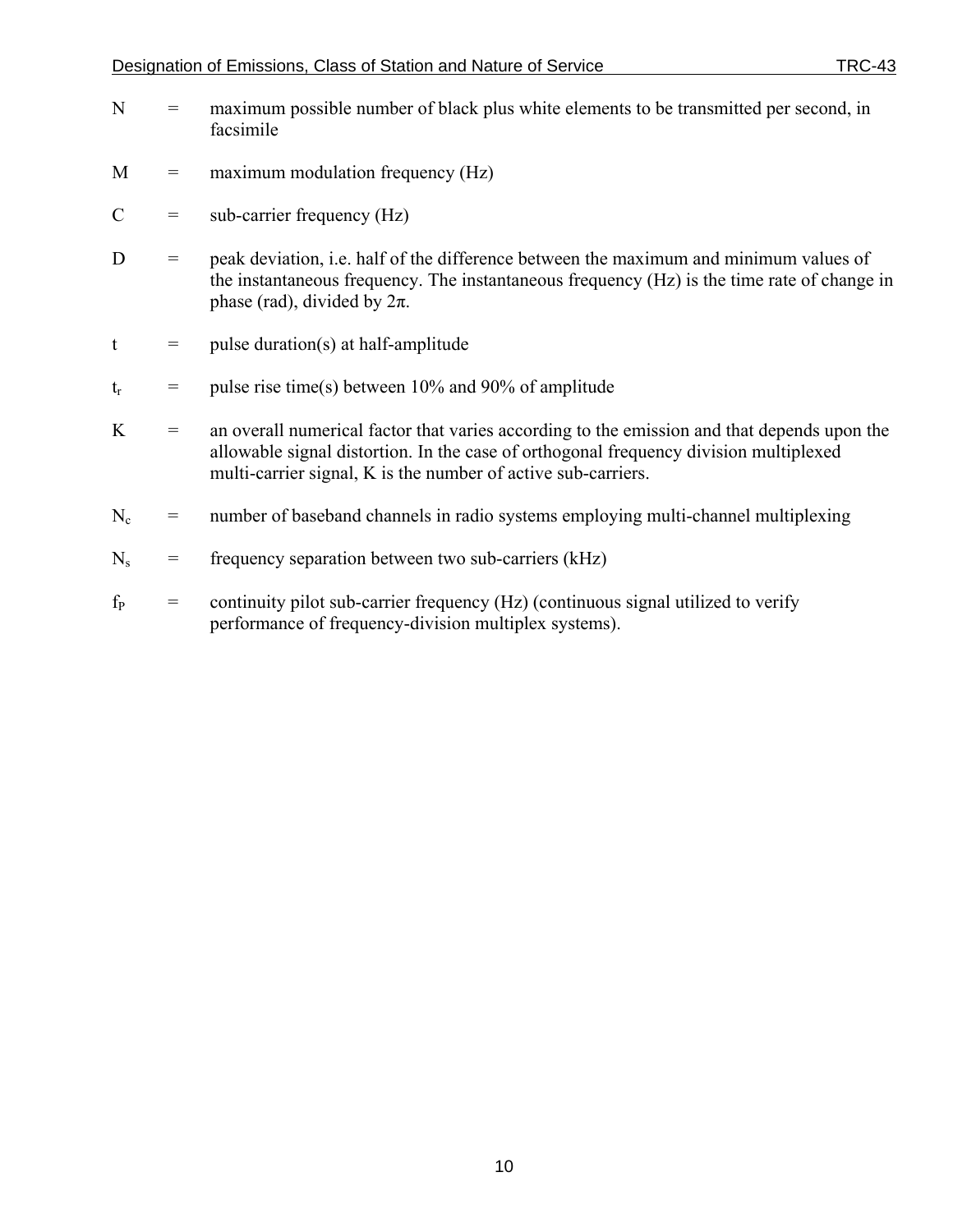<span id="page-13-0"></span>

### **9. Examples of Designation of Emissions**

|                                                                                                                                                                                | <b>Necessary Bandwidth</b>                                                                  |                                                                                     | <b>Designation of</b><br><b>Emission</b> |
|--------------------------------------------------------------------------------------------------------------------------------------------------------------------------------|---------------------------------------------------------------------------------------------|-------------------------------------------------------------------------------------|------------------------------------------|
| <b>Description of Emission</b>                                                                                                                                                 | Formula                                                                                     | <b>Sample Calculation</b>                                                           |                                          |
|                                                                                                                                                                                |                                                                                             | I. NO MODULATING SIGNAL                                                             |                                          |
| <b>Continuous wave emission</b>                                                                                                                                                |                                                                                             |                                                                                     | <b>NONE</b>                              |
|                                                                                                                                                                                |                                                                                             | <b>II. AMPLITUDE MODULATION</b>                                                     |                                          |
|                                                                                                                                                                                |                                                                                             | 1. Signal with Quantized or Digital Information                                     |                                          |
| <b>Continuous</b> wave<br>telegraphy, Morse code                                                                                                                               | $B_n = BK$<br>$K = 5$ (for fading<br>circuits)<br>$K = 3$ (for non-fading<br>circuits)      | 25 words per minute;<br>$B = 20, K = 5$<br><b>Bandwidth: 100 Hz</b>                 | 100HA1AAN                                |
| Telegraphy by on-off<br>keying of a tone-<br>modulated carrier,<br>Morse code                                                                                                  | $B_n = BK + 2M$<br>$K = 5$ (for fading<br>circuits)<br>$K = 3$ (for non-fading<br>circuits) | 25 words per minute;<br>$B = 20$<br>$M = 1,000$<br>$K = 5$<br>Bandwidth $= 2.1$ kHz | 2K10A2AAN                                |
| Selective calling signal,<br>using sequential single<br>frequency code,<br>single-sideband, full<br>carrier                                                                    | $B_n = M$                                                                                   | Maximum code frequency =<br>2,110 Hz<br>$M = 2,110$<br>Bandwidth $= 2.11$ kHz       | 2K11H2BFN                                |
| Direct-printing<br>telegraphy, using a<br>frequency shifted<br>modulating sub-carrier,<br>with error correction,<br>single-sideband,<br>suppressed carrier (single<br>channel) | $B_n = 2M + 2DK$<br>$M = \frac{1}{2}B$                                                      | $B = 50$<br>$D = 35$ Hz (70 Hz shift)<br>$K = 1.2$<br>Bandwidth $= 134$ Hz          | 134HJ2BCN                                |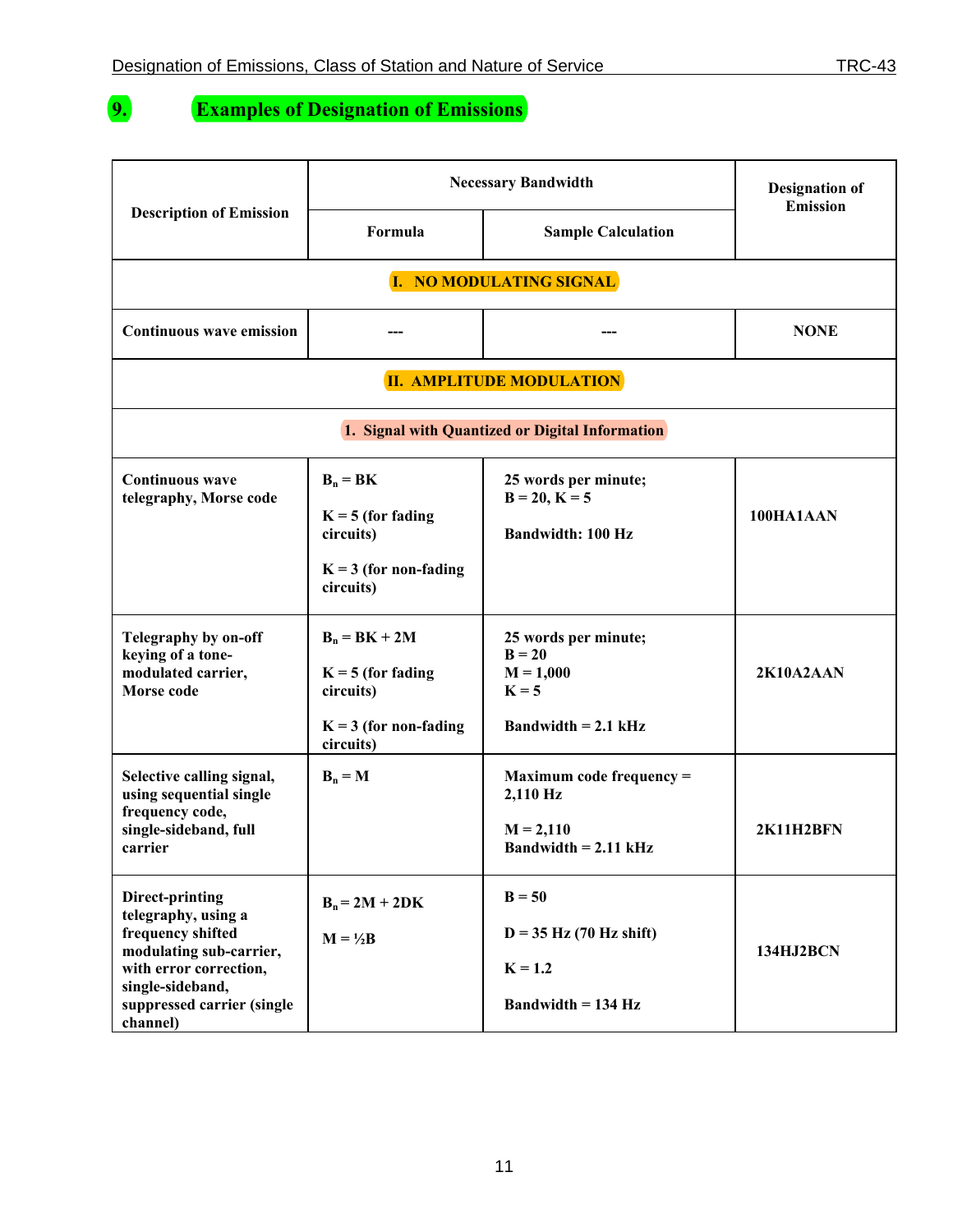|                                                                                                                                                                                                 | <b>Necessary Bandwidth</b>                                            |                                                                                                                                               | <b>Designation of</b><br><b>Emission</b> |
|-------------------------------------------------------------------------------------------------------------------------------------------------------------------------------------------------|-----------------------------------------------------------------------|-----------------------------------------------------------------------------------------------------------------------------------------------|------------------------------------------|
| <b>Description of Emission</b>                                                                                                                                                                  | Formula                                                               | <b>Sample Calculation</b>                                                                                                                     |                                          |
| Telegraphy,<br>multi-channel with<br>voice frequency, error<br>correction, some<br>channels are<br>time-division<br>multiplexed,<br>single-sideband,<br>reduced carrier                         | $B_n$ = highest central<br>$frequency + M + DK$<br>$M = \frac{1}{2}B$ | 15 channels; highest central<br>$frequency = 2,805 Hz$<br>$B = 100$<br>$D = 42.5$ Hz<br>(85 Hz shift)<br>$K = 0.7$<br>Bandwidth $= 2.885$ kHz | 2K89R7BCW                                |
|                                                                                                                                                                                                 |                                                                       | 2. Telephony (Commercial Quality)                                                                                                             |                                          |
| Telephony,<br>double-sideband<br>(single channel)                                                                                                                                               | $B_n = 2M$                                                            | $M = 3,000$<br>Bandwidth $= 6$ kHz                                                                                                            | 6K00A3EJN                                |
| Telephony,<br>single-sideband full<br>carrier (single channel)                                                                                                                                  | $B_n = M$                                                             | $M = 3,000$<br>Bandwidth $= 3$ kHz                                                                                                            | 3K00H3EJN                                |
| <b>Telephony,</b><br>single-sideband,<br>suppressed carrier<br>(single-channel)                                                                                                                 | $B_n = M - lowest$<br>modulation frequency                            | $M = 3,000$<br><b>Lowest modulation frequency =</b><br><b>300 Hz</b><br><b>Bandwidth = 2.7 kHz</b>                                            | 2K70J3EJN                                |
| <b>Telephony with separate</b><br>frequency modulated<br>signal to control the level<br>of demodulated speech<br>signal, single-sideband,<br>reduced carrier<br>(Lincompex)<br>(single channel) | $B_n = M$                                                             | <b>Maximum control frequency =</b><br>2,990 Hz<br>$M = 2,990$<br>Bandwidth $= 2.99$ kHz                                                       | 2K99R3ELN                                |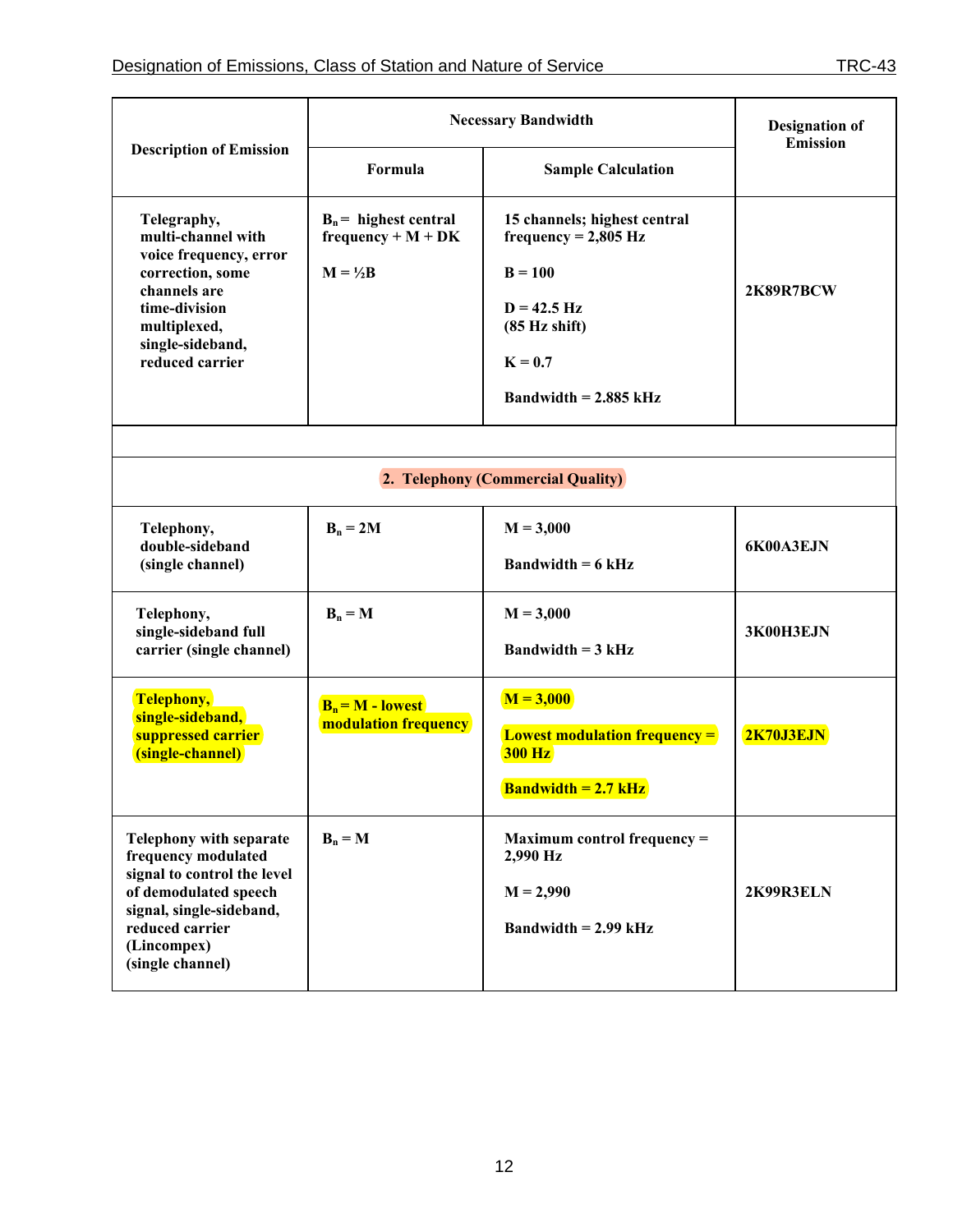|                                                                                             | <b>Necessary Bandwidth</b>                                                                   |                                                                                                       | <b>Designation of</b><br><b>Emission</b> |  |  |
|---------------------------------------------------------------------------------------------|----------------------------------------------------------------------------------------------|-------------------------------------------------------------------------------------------------------|------------------------------------------|--|--|
| <b>Description of Emission</b>                                                              | Formula                                                                                      | <b>Sample Calculation</b>                                                                             |                                          |  |  |
| Telephony with privacy,<br>single-sideband,<br>suppressed carrier (two<br>or more channels) | $B_n = N_c M$ - (lowest<br>modulation frequency<br>in the lowest channel)                    | $N_c = 2$<br>$M = 3,000$<br>Lowest modulation frequency $=$<br>250 Hz<br>Bandwidth $= 5.75$ kHz       | <b>5K75J8EKF</b>                         |  |  |
| Telephony, independent<br>sideband (two or more<br>channels)                                | $B_n$ = sum of M for<br>each sideband                                                        | 2 channels<br>$M = 3,000$<br><b>Bandwidth = 6 kHz</b>                                                 | 6K00B8EJN                                |  |  |
| 3. Sound Broadcasting                                                                       |                                                                                              |                                                                                                       |                                          |  |  |
| <b>Sound broadcasting</b><br>double-sideband                                                | $B_n = 2M$<br>M may vary between<br>4,000 and 10,000,<br>depending on the<br>quality desired | Speech and music<br>$M = 4,000$<br><b>Bandwidth = <math>8</math> kHz</b>                              | 8K00A3EGN                                |  |  |
| Sound broadcasting,<br>single-sideband,<br>reduced carrier (single<br>channel)              | $B_n = M$<br>M may vary between<br>4,000 and 10,000,<br>depending on the<br>quality desired  | Speech and music<br>$M = 4,000$<br><b>Bandwidth = 4 kHz</b>                                           | 4K00R3EGN                                |  |  |
| Sound broadcasting,<br>single-sideband,<br>suppressed carrier                               | $B_n = M -$ lowest<br>modulation frequency                                                   | Speech and music<br>$M = 4,500$<br>Lowest modulation frequency $=$<br>50 Hz<br>Bandwidth $= 4.45$ kHz | 4K45J3EGN                                |  |  |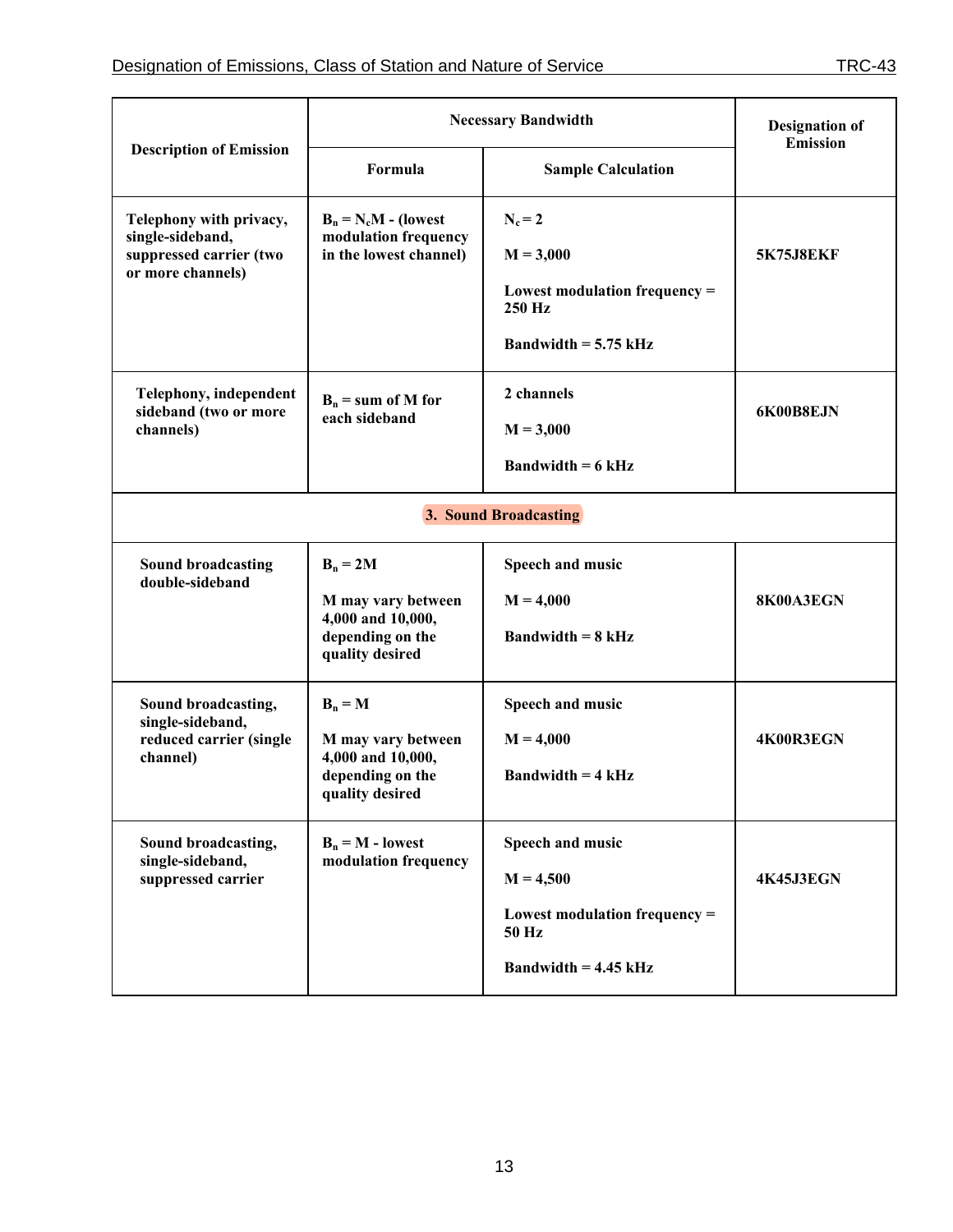| <b>Description of Emission</b>                                                                                                                                  | <b>Necessary Bandwidth</b>                                                                                      |                                                                                                                                                                                                                                                                                             | <b>Description of</b>  |  |  |  |  |
|-----------------------------------------------------------------------------------------------------------------------------------------------------------------|-----------------------------------------------------------------------------------------------------------------|---------------------------------------------------------------------------------------------------------------------------------------------------------------------------------------------------------------------------------------------------------------------------------------------|------------------------|--|--|--|--|
|                                                                                                                                                                 | Formula                                                                                                         | <b>Sample Calculation</b>                                                                                                                                                                                                                                                                   | <b>Emission</b>        |  |  |  |  |
|                                                                                                                                                                 | 4. Television                                                                                                   |                                                                                                                                                                                                                                                                                             |                        |  |  |  |  |
| Television, vision and<br>sound                                                                                                                                 | Refer to relevant<br><b>ITU-R</b> documents for<br>the bandwidths of the<br>commonly used<br>television systems | Number of lines $= 525$<br>Nominal video bandwidth $=$<br><b>4.2 MHz</b><br>Sound carrier relative to video<br>carrier = $4.5 \text{ MHz}$<br>Total vision bandwidth =<br>5.45 MHz<br>FM sound bandwidth, including<br>guardbands = $500$ kHz<br>$RF channel bandwidth =$<br><b>6.0 MHz</b> | 5M45C3F--<br>500KF3EGN |  |  |  |  |
|                                                                                                                                                                 |                                                                                                                 | 5. Facsimile                                                                                                                                                                                                                                                                                |                        |  |  |  |  |
| Analog facsimile by<br>sub-carrier frequency<br>modulation of a<br>single-sideband<br>emission with reduced<br>carrier, monochrome                              | $B_n = C + \frac{1}{2} N + DK$<br>$K = 1.1$ (typically)                                                         | $N = 1,100$ corresponding to an<br>index of cooperation of 352 and<br>a cycler rotation speed of<br>60 rpm. Index of cooperation is<br>the product of the drum<br>diameter and number of lines<br>per unit length.<br>$C = 1,900$ D = 400 Hz<br>Bandwidth $= 2.89$ kHz                      | 2K89R3CMN              |  |  |  |  |
| Analog facsimile;<br>frequency modulation<br>of an audio frequency<br>sub-carrier which<br>modulates the main<br>carrier, single-sideband<br>suppressed carrier | $B_n = 2M + 2DK$<br>$M = \frac{1}{2}N$<br>$K = 1.1$ (typically)                                                 | $N = 1,100$<br>$D = 400$ Hz<br>Bandwidth $= 1.98$ kHz                                                                                                                                                                                                                                       | 1K98J3C--              |  |  |  |  |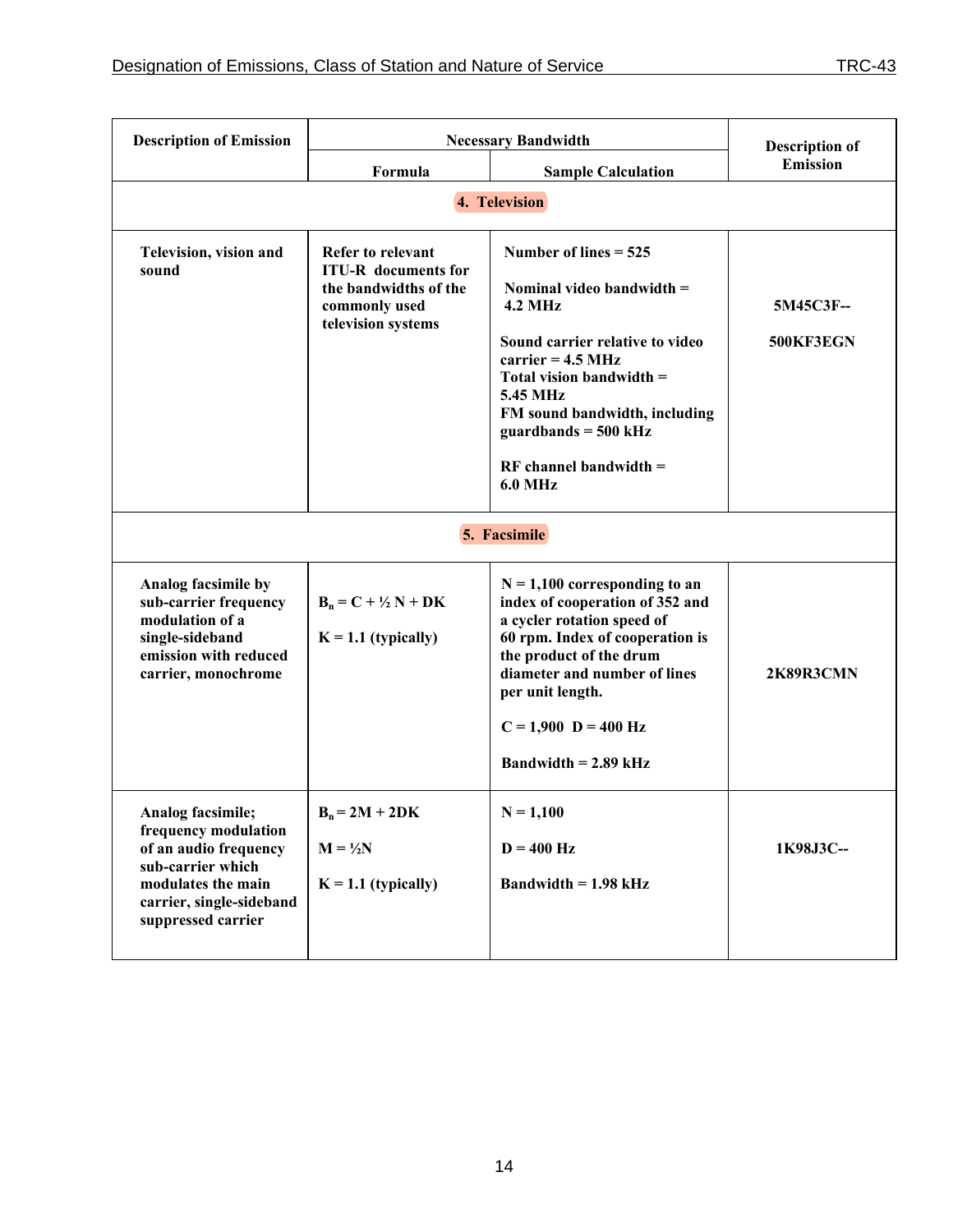| <b>Description of Emission</b>                                                                                                                                         | <b>Necessary Bandwidth</b>            |                                                                                                                                                                                               | <b>Designation of</b> |
|------------------------------------------------------------------------------------------------------------------------------------------------------------------------|---------------------------------------|-----------------------------------------------------------------------------------------------------------------------------------------------------------------------------------------------|-----------------------|
|                                                                                                                                                                        | Formula                               | <b>Sample Calculation</b>                                                                                                                                                                     | <b>Emission</b>       |
|                                                                                                                                                                        |                                       | <b>6. Composite Emissions</b>                                                                                                                                                                 |                       |
| Double-sideband,<br>television relay                                                                                                                                   | $B_n = 2C + 2M + 2D$                  | Video limited to 5 MHz,<br>audio on 6.5 MHz, frequency<br>modulated with sub-carrier<br>deviation of 50 kHz                                                                                   |                       |
|                                                                                                                                                                        |                                       | $C = 6.5x10^6$                                                                                                                                                                                | 13M1A8W--             |
|                                                                                                                                                                        |                                       | $D = 50 \times 10^3$ Hz                                                                                                                                                                       |                       |
|                                                                                                                                                                        |                                       | $M = 15,000$                                                                                                                                                                                  |                       |
|                                                                                                                                                                        |                                       | Bandwidth $= 13.13 \text{ MHz}$                                                                                                                                                               |                       |
| Double-sideband radio-<br>relay system, frequency<br>division multiplex                                                                                                | $B_n = 2M$                            | 10 voice channels occupying<br>base band between 1 kHz<br>and 164 kHz                                                                                                                         | 328KA8E--             |
|                                                                                                                                                                        |                                       | $M = 164,000$                                                                                                                                                                                 |                       |
|                                                                                                                                                                        |                                       | <b>Bandwidth = 328 kHz</b>                                                                                                                                                                    |                       |
| Double-sideband<br>emission of VOR with                                                                                                                                | $B_n = 2C_{max} + 2M + 2DK$           | The main carrier is<br>modulated by:                                                                                                                                                          |                       |
| voice                                                                                                                                                                  | $K = 1$ (typically)                   | - a 30 Hz sub-carrier                                                                                                                                                                         |                       |
| $(VOR = VHF)$<br>omnidirectional radio<br>range)                                                                                                                       |                                       | - a carrier resulting from a<br>9,960 Hz tone                                                                                                                                                 |                       |
|                                                                                                                                                                        |                                       | - a telephone channel                                                                                                                                                                         | 20K9A9WWF             |
|                                                                                                                                                                        |                                       | - a 1,020 Hz keyed tone for<br>continual Morse<br>identification                                                                                                                              |                       |
|                                                                                                                                                                        |                                       | $C_{max} = 9,960$<br>$M = 30$<br>$D = 480$ Hz<br>Bandwidth $= 20.94$ kHz                                                                                                                      |                       |
| Independent<br>sidebands; several<br>telegraph channels<br>with error correction<br>together with several<br>telephone channels<br>with privacy;<br>frequency division | $B_n$ = sum of M for each<br>sideband | Normally composite systems<br>are operated in accordance<br>with standardized channel<br>arrangements (e.g. Rec.<br><b>ITU-R F.348)</b><br>3 telephone channels and<br>15 telegraphy channels | 12K0B9WWF             |
| multiplex                                                                                                                                                              |                                       | <b>Bandwidth = 12 kHz</b>                                                                                                                                                                     |                       |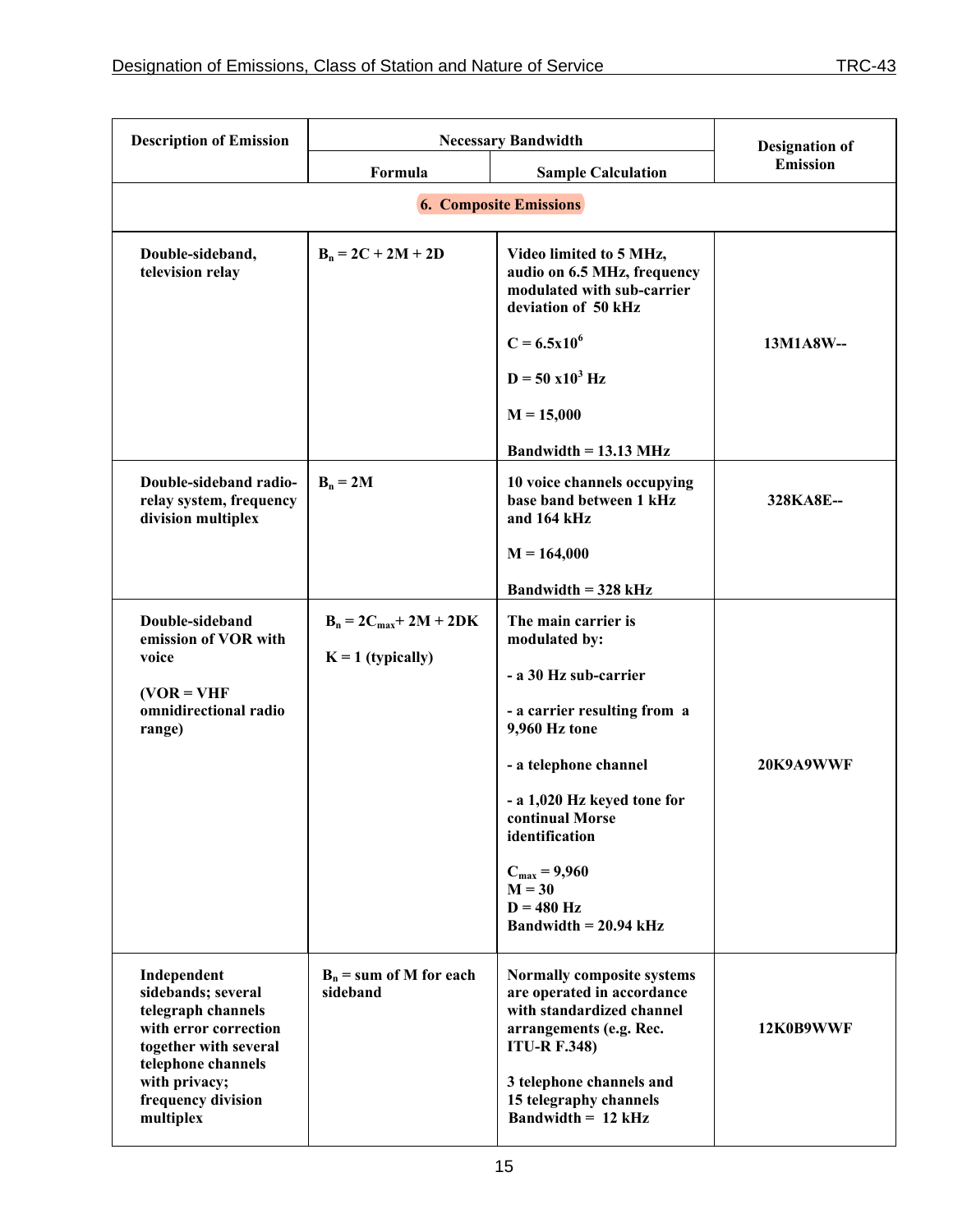| <b>Description of Emission</b>                                    | <b>Necessary Bandwidth</b>                          |                                                    | <b>Designation of Emission</b> |  |
|-------------------------------------------------------------------|-----------------------------------------------------|----------------------------------------------------|--------------------------------|--|
|                                                                   | Formula                                             | <b>Sample Calculation</b>                          |                                |  |
| <b>III. FREQUENCY MODULATION</b>                                  |                                                     |                                                    |                                |  |
|                                                                   | 1. Signal with Quantized or Digital Information     |                                                    |                                |  |
| <b>Telegraphy without</b>                                         | $B_n = 2M + 2DK$                                    | $B = 100$                                          |                                |  |
| error correction (single<br>channel)                              | $M = \frac{1}{2}B$                                  | $D = 85$ Hz (170 Hz shift)                         | 304HF1BBN                      |  |
|                                                                   | $K = 1.2$ (typically)                               | Bandwidth $=$ 304 Hz                               |                                |  |
| Telegraphy, narrow-                                               | $B_n = 2M + 2DK$                                    | $B = 100$                                          |                                |  |
| band direct printing<br>with error correction<br>(single channel) | $M = \frac{1}{2}B$                                  | $D = 85$ Hz (170 Hz shift)                         | 304HF1BCN                      |  |
|                                                                   | $K = 1.2$ (typically)                               | Bandwidth $=$ 304 Hz                               |                                |  |
| Selective calling signal                                          | $B_n = 2M + 2DK$                                    | $B = 100$                                          |                                |  |
|                                                                   | $M = \frac{1}{2}B$                                  | $D = 85$ Hz (170 Hz shift)                         | 304HF1BCN                      |  |
|                                                                   | $K = 1.2$ (typically)                               | Bandwidth $=$ 304 Hz                               |                                |  |
| <b>Four-frequency duplex</b><br>telegraphy                        | $B_n = 2M + 2DK$                                    | Spacing between adjacent<br>$frequencies = 400 Hz$ |                                |  |
|                                                                   | $B = Modulation rate$<br>(Bd) of the faster channel | <b>Synchronized channels:</b>                      |                                |  |
|                                                                   | If the channels are<br>synchronized,                | $B = 100$                                          | 1K42F7BDX                      |  |
|                                                                   | $M = \frac{1}{2}B$                                  | $M = 50$                                           |                                |  |
|                                                                   | (Otherwise: $M = 2B$ )                              | $D = 600$ Hz                                       |                                |  |
|                                                                   | $K = 1.1$ (typically)                               | Bandwidth $= 1.42$ kHz                             |                                |  |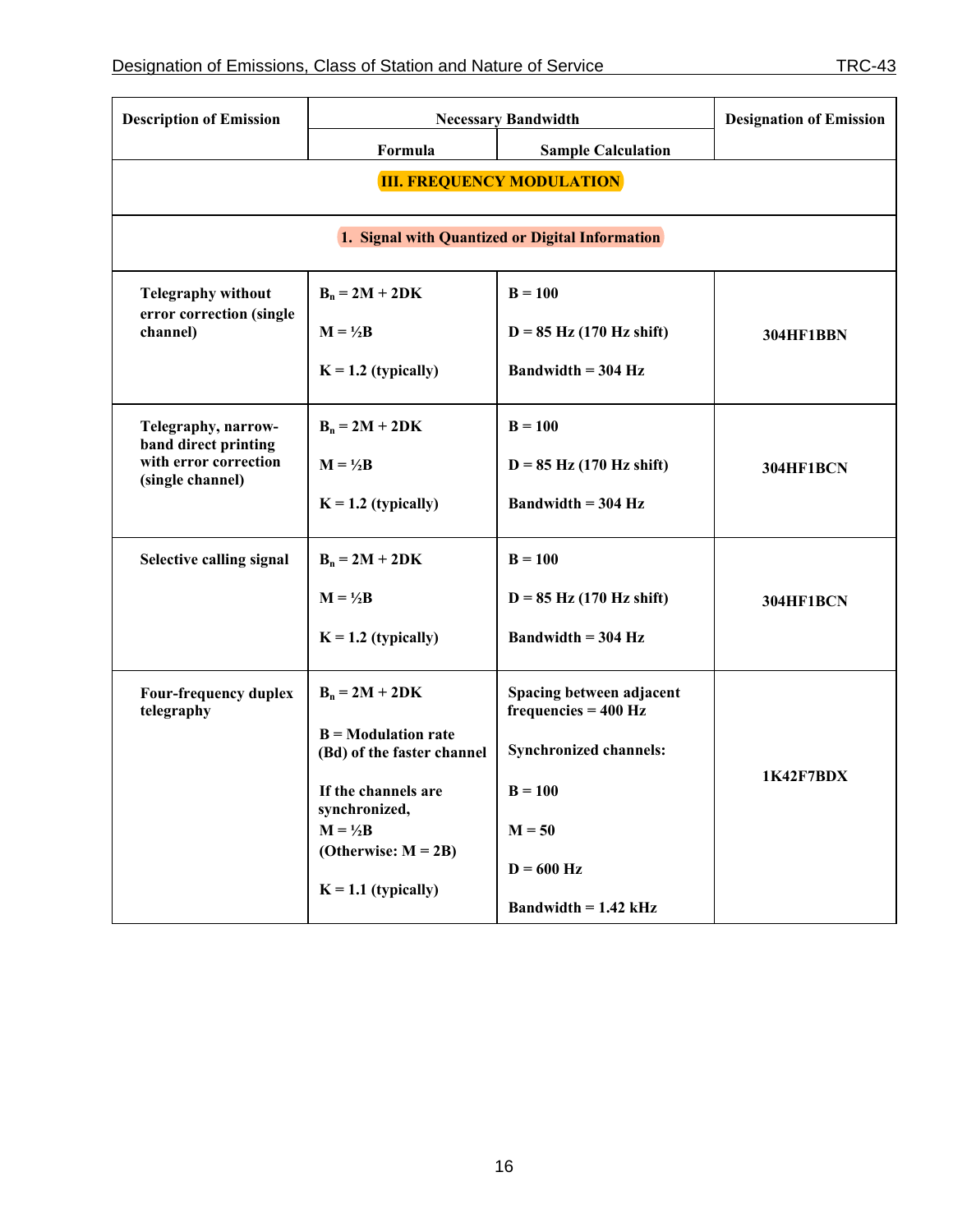$\overline{\phantom{a}}$ 

| <b>Description of Emission</b>                     | <b>Necessary Bandwidth</b>                                                                                           |                                                                                                               | <b>Designation of</b> |
|----------------------------------------------------|----------------------------------------------------------------------------------------------------------------------|---------------------------------------------------------------------------------------------------------------|-----------------------|
|                                                    | Formula                                                                                                              | <b>Sample Calculation</b>                                                                                     | <b>Emission</b>       |
|                                                    |                                                                                                                      | 2. Telephony (Commercial Quality)                                                                             |                       |
| <b>Commercial telephony</b>                        | $B_n = 2M + 2DK$<br>$K = 1$ (typically, but<br>under certain conditions,<br>a higher value of K may<br>be necessary) | For an average case of<br>commercial telephony,<br>$D = 5,000$ Hz<br>$M = 3,000$<br><b>Bandwidth = 16 kHz</b> | 16K0F3EJN             |
| 3. Sound Broadcasting                              |                                                                                                                      |                                                                                                               |                       |
| <b>Sound broadcasting</b>                          | $B_n = 2M + 2DK$                                                                                                     | Monaural                                                                                                      |                       |
|                                                    | $K = 1$ (typically)                                                                                                  | $D = 75,000$ Hz                                                                                               |                       |
|                                                    |                                                                                                                      | $M = 15,000$                                                                                                  | 180KF3EGN             |
|                                                    |                                                                                                                      | <b>Bandwidth = 180 kHz</b>                                                                                    |                       |
| 4. Facsimile                                       |                                                                                                                      |                                                                                                               |                       |
| <b>Facsimile by direct</b><br>frequency modulation | $B_n = 2M + 2DK$                                                                                                     | $N = 1,100$ elements/sec                                                                                      |                       |
| of the carrier; black<br>and white                 | $M = \frac{1}{2}N$                                                                                                   | $D = 400$ Hz                                                                                                  | 1K98F1C--             |
|                                                    | $K = 1.1$ (typically)                                                                                                | Bandwidth $= 1.98$ kHz                                                                                        |                       |
| <b>Analog facsimile</b>                            | $B_n = 2M + 2DK$                                                                                                     | $N = 1,100$ elements/sec                                                                                      |                       |
|                                                    | $M = \frac{1}{2}N$                                                                                                   | $D = 400$ Hz                                                                                                  | 1K98F3C-              |
|                                                    | $K = 1.1$ (typically)                                                                                                | Bandwidth $= 1.98$ kHz                                                                                        |                       |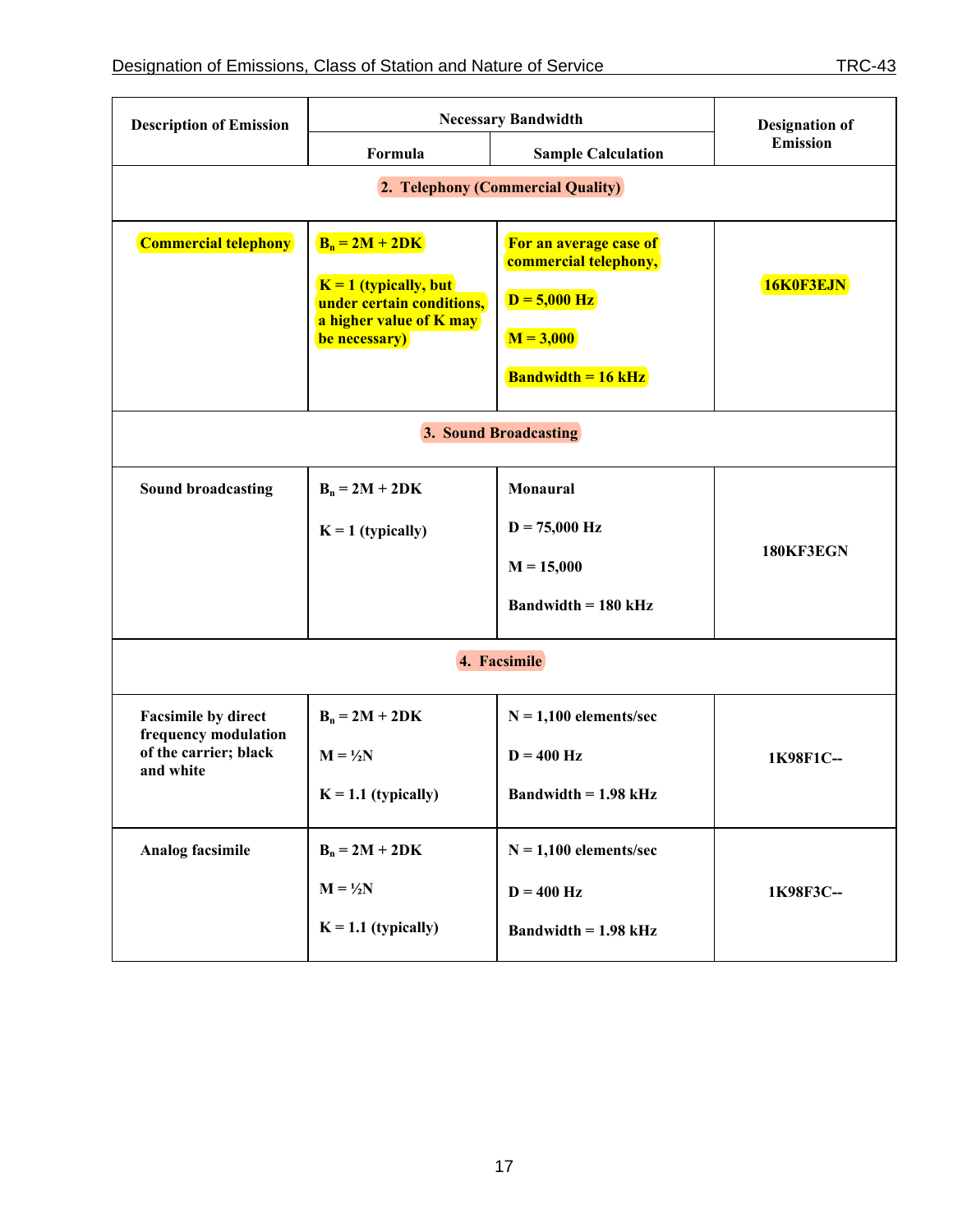| <b>Necessary Bandwidth</b><br><b>Description of Emission</b> |                                             |                                                                                                                                                                                                                                                                                                                                                                                                                                              | <b>Designation of</b> |  |
|--------------------------------------------------------------|---------------------------------------------|----------------------------------------------------------------------------------------------------------------------------------------------------------------------------------------------------------------------------------------------------------------------------------------------------------------------------------------------------------------------------------------------------------------------------------------------|-----------------------|--|
|                                                              | Formula                                     | <b>Sample Calculation</b>                                                                                                                                                                                                                                                                                                                                                                                                                    | <b>Emission</b>       |  |
|                                                              | <b>5. Composite Emissions (see Table 1)</b> |                                                                                                                                                                                                                                                                                                                                                                                                                                              |                       |  |
| Radio relay system,<br>frequency division<br>multiplex       | $B_n = 2f_P + 2DK$<br>$K = 1$ (typically)   | 60 telephone channels<br>occupying baseband between<br>60 kHz and 300 kHz; rms per<br>channel deviation: 200 kHz<br><b>Continuity pilot at 331 kHz</b><br>produces 100 kHz rms<br>deviation of main carrier<br>$D = 200 \times 10^3 \times 3.76 \times 2.02 =$<br>$1.52 \times 10^6$ Hz<br>$f_P = 0.331 \times 10^6$ Hz<br>Bandwidth = $3.702$ MHz                                                                                           | 3M70F8EJF             |  |
| Radio relay system;<br>frequency division<br>multiplex       | $B_n = 2M + 2DK$<br>$K = 1$ (typically)     | 960 telephone channels<br>occupying baseband between<br>60 kHz and 4,028 kHz; rms<br>per channel deviation:<br><b>200 kHz</b><br>Continuity pilot at 4,715 kHz<br>produces 140 kHz rms<br>deviation of main carrier<br>$D = 200 \times 10^3 \times 3.76 \times 5.5$<br>$= 4.13 \times 10^6$ Hz<br>$M = 4.028 \times 10^6$<br>$f_P = 4.715 \times 10^6$<br>$(2M + 2DK) > 2 f_P$<br>Bandwidth = $16.3 \text{ MHz}$                             | 16M3F8EJF             |  |
| Radio relay system;<br>frequency division<br>multiplex       | $B_n = 2f_P$                                | 600 telephone channels<br>occupying baseband between<br>60 kHz and 2,540 kHz; rms<br>per channel deviation:<br>200 kHz; continuity pilot at<br>8,500 kHz produces 140 kHz<br>rms deviation of main<br>carrier.<br>$D = 200 \times 10^3 \times 3.76 \times 4.36$<br>$=$ 3.28 x 10 <sup>6</sup> Hz;<br>$M = 2.54 \times 10^6$<br>$K = 1$<br>$f_P = 8.5 \times 10^6$<br>$(2M + 2 DK) < 2f_P$<br>Bandwidth = $17 \times 10^6$ =<br><b>17 MHz</b> | 17M0F8EJF             |  |
|                                                              | <b>Necessary Bandwidth</b>                  |                                                                                                                                                                                                                                                                                                                                                                                                                                              |                       |  |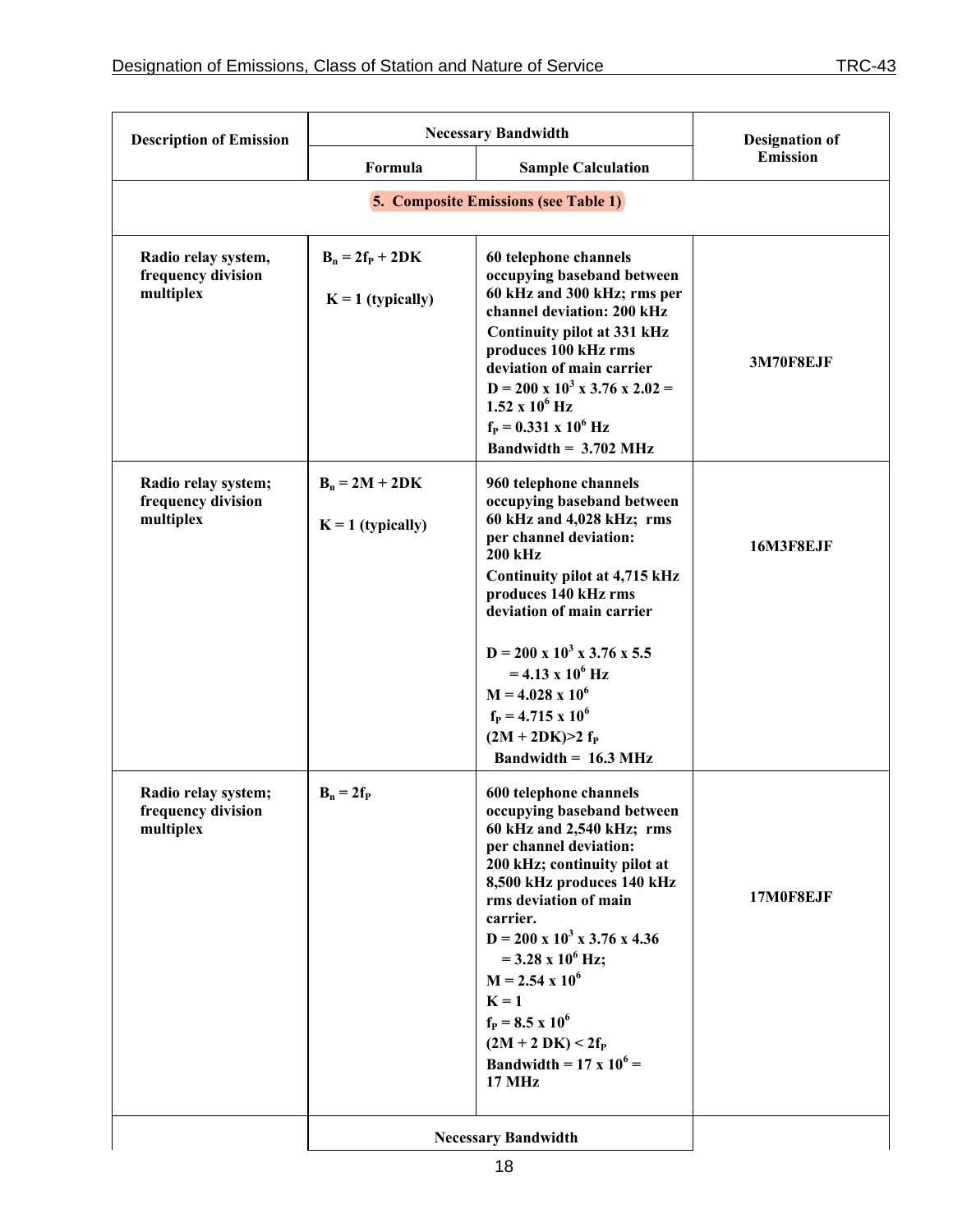| <b>Description of Emission</b>                                                    | Formula                                                                                                                                                                                        | <b>Sample Calculation</b>                                                                                                                                                                                                                                                                                                                                    | <b>Designation of</b><br><b>Emission</b> |
|-----------------------------------------------------------------------------------|------------------------------------------------------------------------------------------------------------------------------------------------------------------------------------------------|--------------------------------------------------------------------------------------------------------------------------------------------------------------------------------------------------------------------------------------------------------------------------------------------------------------------------------------------------------------|------------------------------------------|
| Amplitude modulation is<br>used to modulate a carrier<br>with digital bit stream. | $B_n = 2BK$<br>$K = 1$ (typically)                                                                                                                                                             | Microwave system is<br>digitally modulated at a<br>rate of 5 megabits per<br>second. The carrier is<br>amplitude modulated and<br>4 signalling states are used.<br>$B = R/(log_2 4)$<br>$= 5,000,000/(\log_2 4)$<br>$= 2,500$ kilobaud<br><b>Bandwidth = 5.0 MHz</b>                                                                                         | 5M00A1WDN                                |
|                                                                                   |                                                                                                                                                                                                | <b>IV. PULSE MODULATION</b>                                                                                                                                                                                                                                                                                                                                  |                                          |
|                                                                                   | 1. Radar                                                                                                                                                                                       |                                                                                                                                                                                                                                                                                                                                                              |                                          |
| <b>Unmodulated pulse</b><br>emission                                              | $B_n = 2K/t$<br>K depends upon the<br>ratio of pulse<br>duration to pulse rise<br>time. Its value usually<br>falls between 1 and<br>10, and in many cases,<br>it does not need to<br>exceed 6. | <b>Primary Radar Range</b><br>resolution: 150 m.<br>$K = 1.5$ (triangular pulse<br>where $t \approx t_r$ , only<br>components down to 27 dB<br>from the strongest are<br>considered)<br>Then:<br>$t = 2$ x (range resolution) /<br>velocity of light<br>$= 2 \times 150/(3 \times 10^8)$<br>$= 1 x 10^{-6}$ seconds<br><b>Bandwidth = <math>3 MHz</math></b> | 3M00P0NAN                                |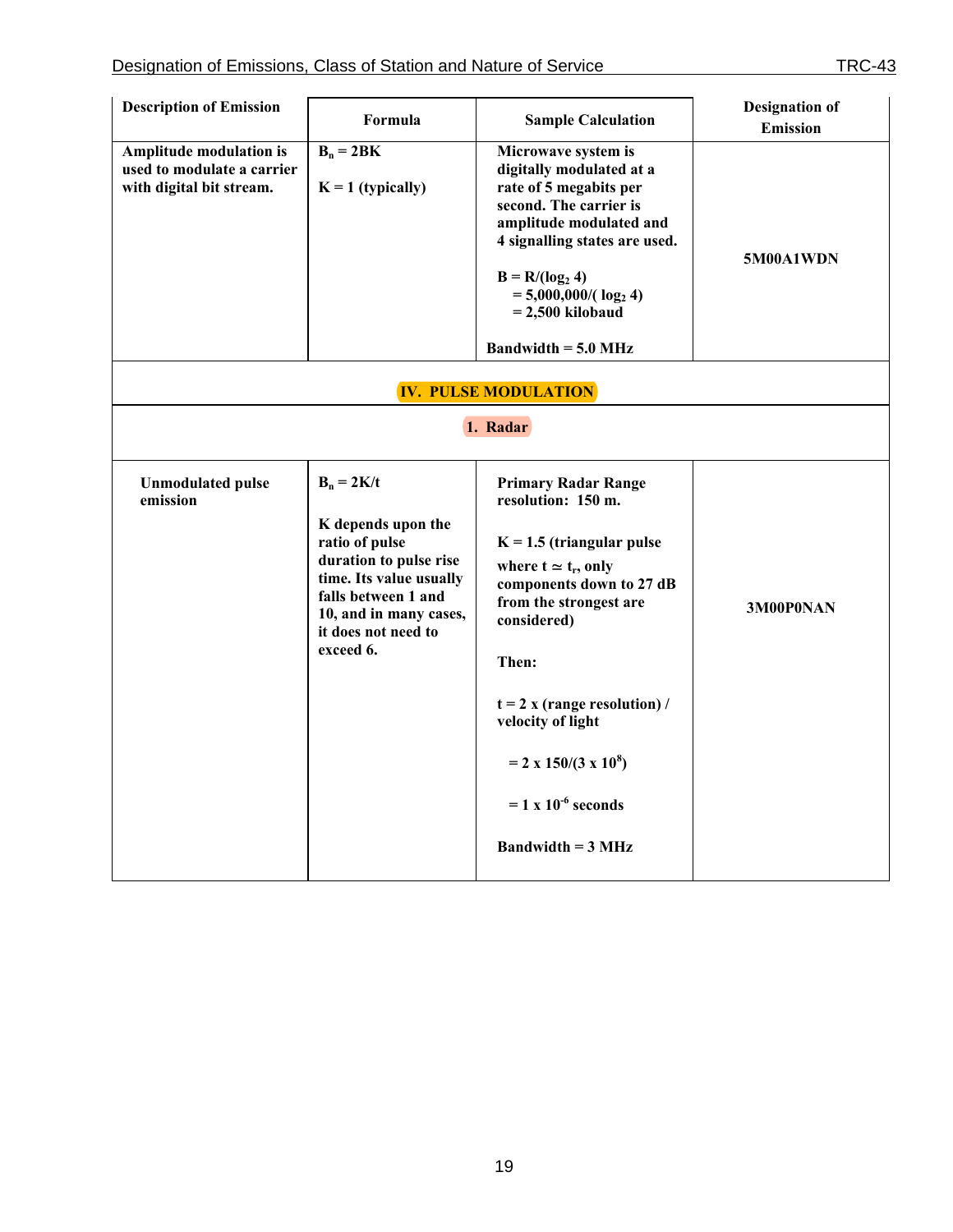| <b>Description of Emission</b>                                                                 | <b>Necessary Bandwidth</b>                                                                                                  |                                                                                                                                                                                                                                                            | <b>Designation of</b> |  |
|------------------------------------------------------------------------------------------------|-----------------------------------------------------------------------------------------------------------------------------|------------------------------------------------------------------------------------------------------------------------------------------------------------------------------------------------------------------------------------------------------------|-----------------------|--|
|                                                                                                | Formula                                                                                                                     | <b>Sample Calculation</b>                                                                                                                                                                                                                                  | <b>Emission</b>       |  |
|                                                                                                | 2. Composite Emissions                                                                                                      |                                                                                                                                                                                                                                                            |                       |  |
| Radio relay system                                                                             | $B_n = 2K/t$<br>$K = 1.6$                                                                                                   | <b>Pulse position modulated</b><br>by 36 voice channel<br>baseband<br>Pulse width at half<br>amplitude = $0.4$ µsec<br><b>Bandwidth = <math>8</math> MHz</b><br>(Bandwidth independent of                                                                  | 8M00M7EJT             |  |
|                                                                                                |                                                                                                                             | the number of voice<br>channels)                                                                                                                                                                                                                           |                       |  |
|                                                                                                |                                                                                                                             | V. MISCELLANEOUS                                                                                                                                                                                                                                           |                       |  |
| <b>Orthogonal frequency</b><br>division multiplexing<br>(OFDM) or coded<br><b>OFDM (COFDM)</b> | $B_n = N_s.K$                                                                                                               | 53 active sub-carriers are<br>used, each spaced<br>312.5 kHz apart $(K=53$ and<br>$N_s = 312.5$ kHz). Data<br>sub-carriers can be BPSK,<br>QPSK, QAM modulated.<br>$B_n = 312.5$ kHz x 53 =<br><b>16.6 MHz</b>                                             | 16M6W7D               |  |
| <b>Binary Frequency Shift</b><br><b>Keying</b>                                                 | If $(0.03 \le 2D/R \le 1.0)$ ,<br>then:<br>$B_n = 3.86D + 0.27R$<br>If $(1.0 < 2D/R < 20)$<br>then:<br>$B_n = 2.4D + 1.0 R$ | Digital modulation used to<br>send 1 megabit per second<br>by frequency shift keying<br>with 2 signalling states and<br>0.75 MHz peak deviation of<br>the carrier.<br>$R = 1 x 106 bits per second;$<br>$D = 0.75$ x $10^6$ Hz;<br>$B_n = 2.8 \text{ MHz}$ | 2M80F1DBC             |  |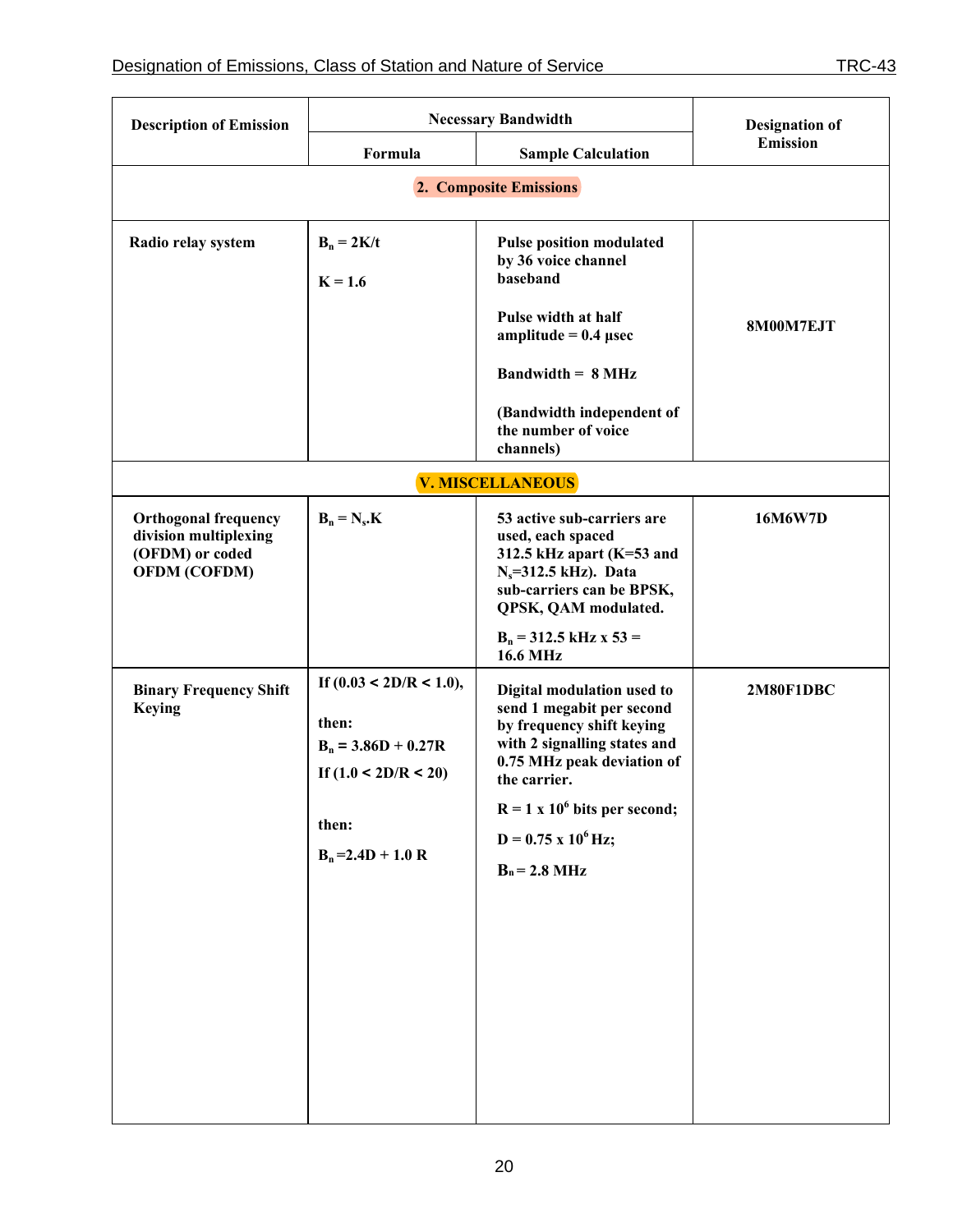| <b>Description of Emission</b>                        | <b>Necessary Bandwidth</b>                                                                                                                                                                                           |                                                                                                                                                                                                                 | <b>Designation of</b> |
|-------------------------------------------------------|----------------------------------------------------------------------------------------------------------------------------------------------------------------------------------------------------------------------|-----------------------------------------------------------------------------------------------------------------------------------------------------------------------------------------------------------------|-----------------------|
|                                                       | Formula                                                                                                                                                                                                              | <b>Sample Calculation</b>                                                                                                                                                                                       | <b>Emission</b>       |
| <b>Multi-level Frequency</b><br><b>Shift Keying</b>   | $B_n=R/log_2S + 2DK$<br>$K \leq 0.89$<br>(99% bandwidth,<br>$B_n=R/log_2S + 1.78D$                                                                                                                                   | Digital modulation to send<br>10 Mbps by use of<br>frequency shift keying with<br>4 signalling states and<br>2 MHz peak deviation of<br>the main carrier.<br>$R=10^7$ bps;<br>$D=2$ MHz;<br>$K=0.89;$<br>$S=4;$ | 8M56F1DDT             |
|                                                       |                                                                                                                                                                                                                      | $B_n = 8.56 \text{ MHz}$                                                                                                                                                                                        |                       |
| <b>Gaussian Minimum</b><br><b>Shift Keying (GMSK)</b> | $B_n=R/log_2S + 0.5RK$<br>$K \leq 0.28$<br>(99% bandwidth,<br>$B_n = (1/log_2S - 0.14)R)$                                                                                                                            | Digital modulation used to<br>send 10 megabits per<br>second by use of GMSK<br>$(S=2)$<br>$R=10 \times 10^6$ bits per second;<br>$B_n=8.6 \text{ MHz}$                                                          | 8M60G1DDN             |
| <b>Minimum Shift Keying</b>                           | $B_n=R/log_2S + 0.5RK$<br>$K \leq 0.36$<br>(99% bandwidth,<br>$B_n = (1/\log_2 S + 0.18)R$                                                                                                                           | Digital modulation used to<br>send 2 megabits per second<br>using 2-ary minimum shift<br>keying:<br>$R = 2$ Mbps<br>$S = 2$<br>$B_n = 2.36$ x $10^6$ Hz = 2.36 MHz                                              | 2M36G1DBN             |
| <b>Phase Shift Keying</b>                             | $B_n = 2RK/log_2S$<br>$0.5 \leq K \leq 1$<br>$K=0.7$ to 0.8<br>(typically)<br>K can vary from 0.5<br>to 1. For fixed<br>microwave systems,<br>use of a value of K<br>larger than 0.7 should<br>be further justified. | Digital modulation used to<br>send 10 megabits per<br>second by use of phase shift<br>keying with 4 signalling<br>states<br>$R=10 \times 10^6$ bits per second;<br>$K=1$ ; S=4;<br>$B_n=10$ MHz                 | 10M00G1DDT            |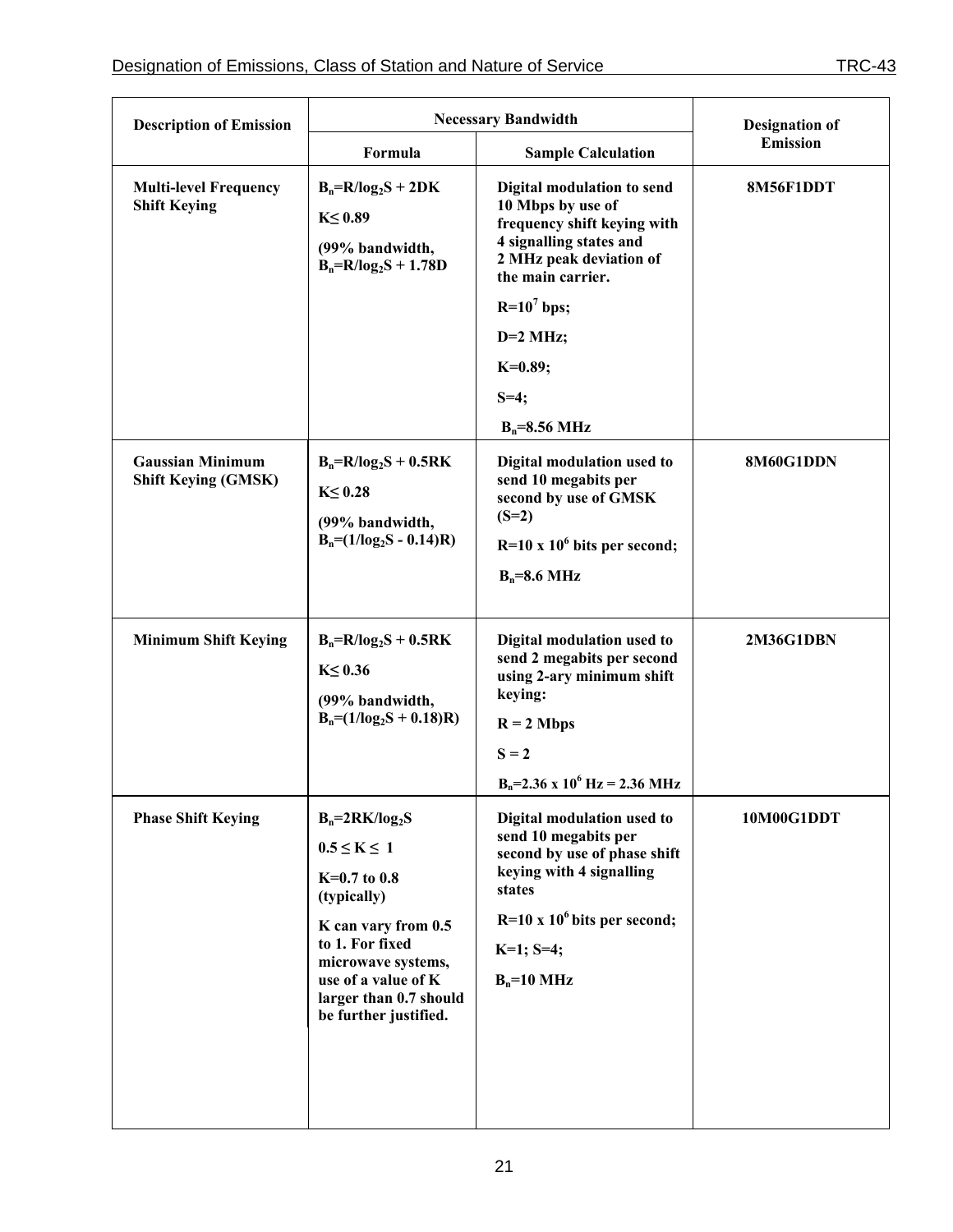| <b>Description of Emission</b>                         | <b>Necessary Bandwidth</b>                                                    |                                                                                                                                                  | Designation of  |
|--------------------------------------------------------|-------------------------------------------------------------------------------|--------------------------------------------------------------------------------------------------------------------------------------------------|-----------------|
|                                                        | Formula                                                                       | <b>Sample Calculation</b>                                                                                                                        | <b>Emission</b> |
| <b>Quadrature Amplitude</b><br><b>Modulation (QAM)</b> | $B_n = 2RK/log_2S$<br>K < 0.81<br>(99% bandwidth,<br>$B_n = (1.62R / log_2S)$ | 64 OAM is used to send<br>$135$ Mbps;<br>$R=135$ x 10 <sup>6</sup> bps;<br>$S = 64$<br>$Roll-off = 1;$<br>$K=0.81;$<br>$B_n = 36.45 \text{ MHz}$ | 36M45D1D        |